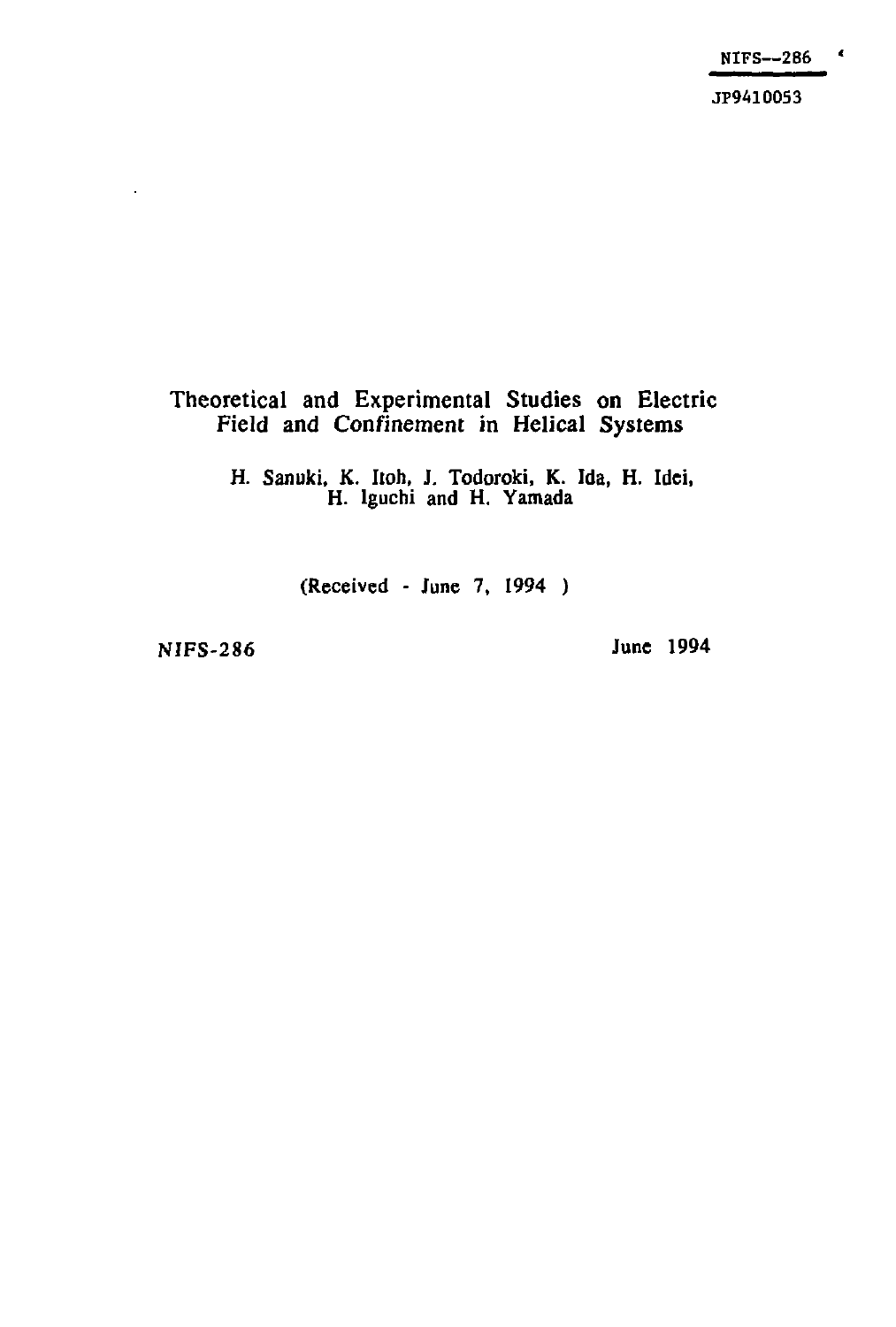**This report was prepared as a preprint of work performed as a collaboration research of the National Institute for Fusion Science (NIFS) of Japan. This document is intended for information only and for future publication in u journal after some rearrangements of ils contents.** 

**Inquiries about copyright and reproduction should be addressed lo the Research**  Information Center, National Institute for Fusion Science, Nagoya 464-01, Japan.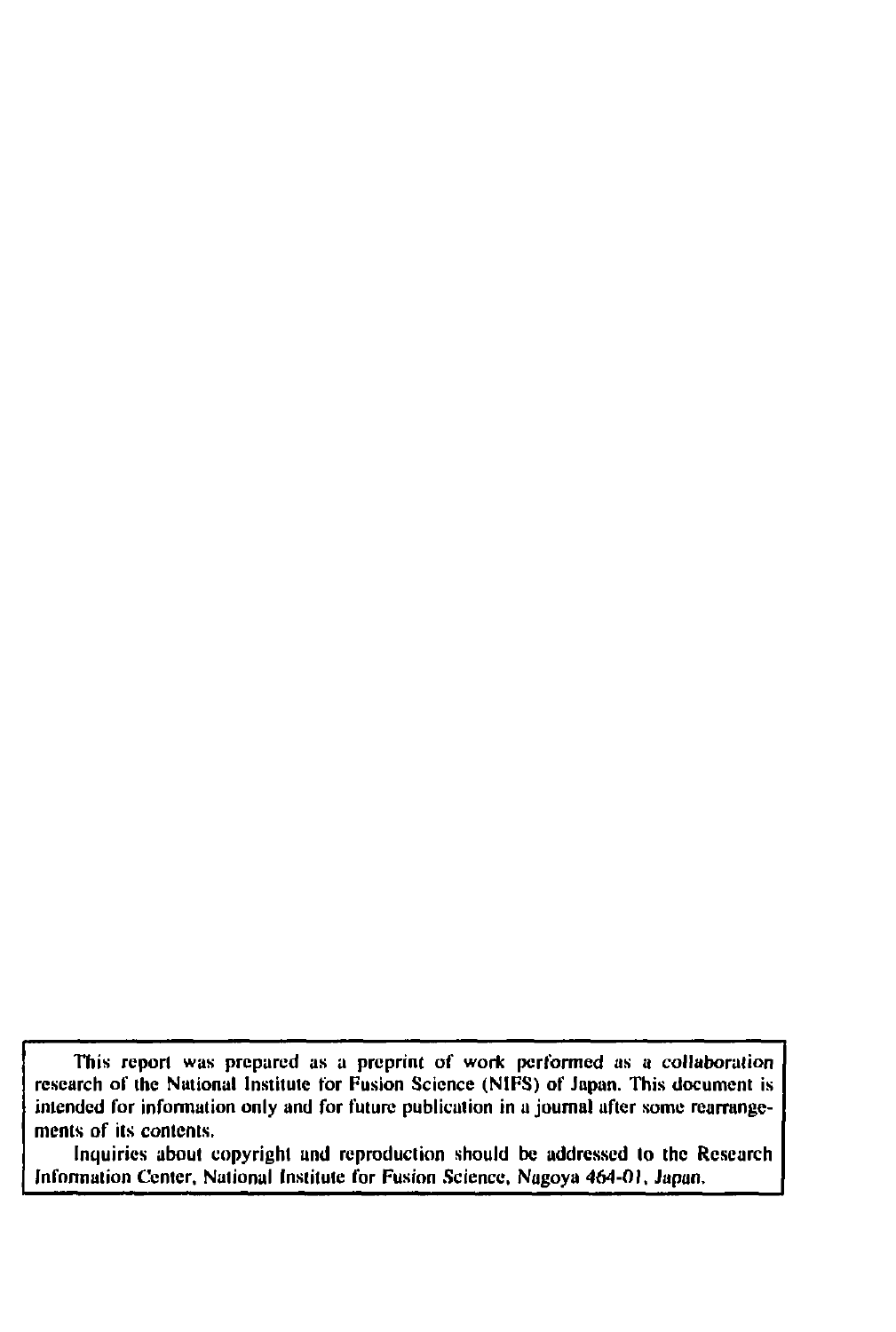# Theoretical and Experimental Studies on Electric Field and Confinement in Helical Systems

H. Sanuki, K. Itoh, J. Todoroki K. Ida, H. Idei, H. Iguchi and H. Yamada

National Institute for Fusion Science Nagoya, 464-01, Japan

This article is prepared for the presentation at the Workshop on Transport in Fusion Plasmas Aspe'nas, Gdteborg, Sweden, June 13-16, 1994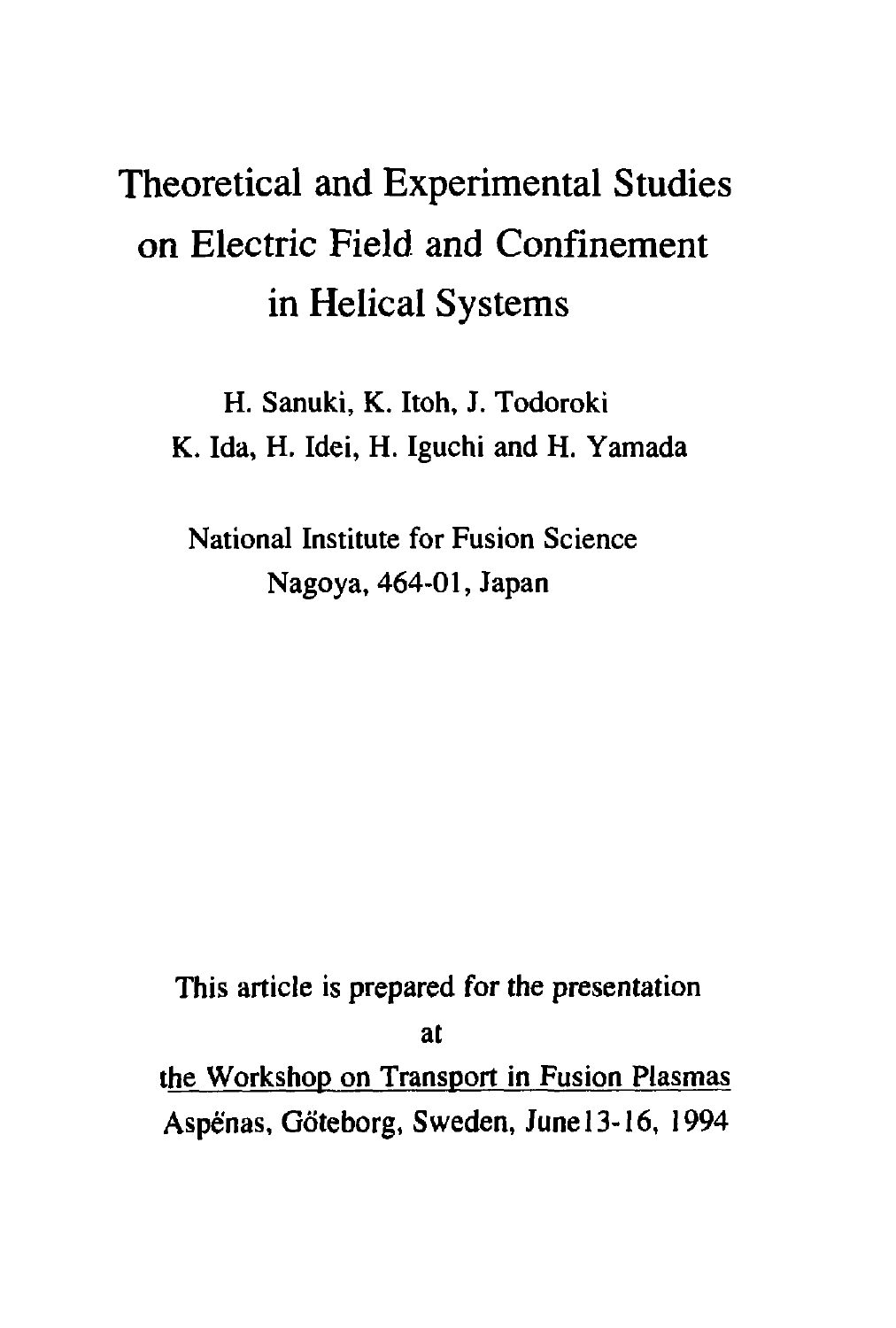## Abstract

The present study consists of two parts. The first part is oriented to a theoretical model of selfconsistent analysis to determine simultaneously the electric field and loss cone boundary in heliotron/torsatron configurations under the influence of nonclassical particle losses. The second part is refered to the analysis on NBI heated and ECH plasmas in Compact Helical System (CHS) device. A comparison is made between theoretical results and experimental observations.

Keywords: radial electric field, theoretical model, experimental observations, NBI and ECH plasmas, neoclassical and nonclassical losses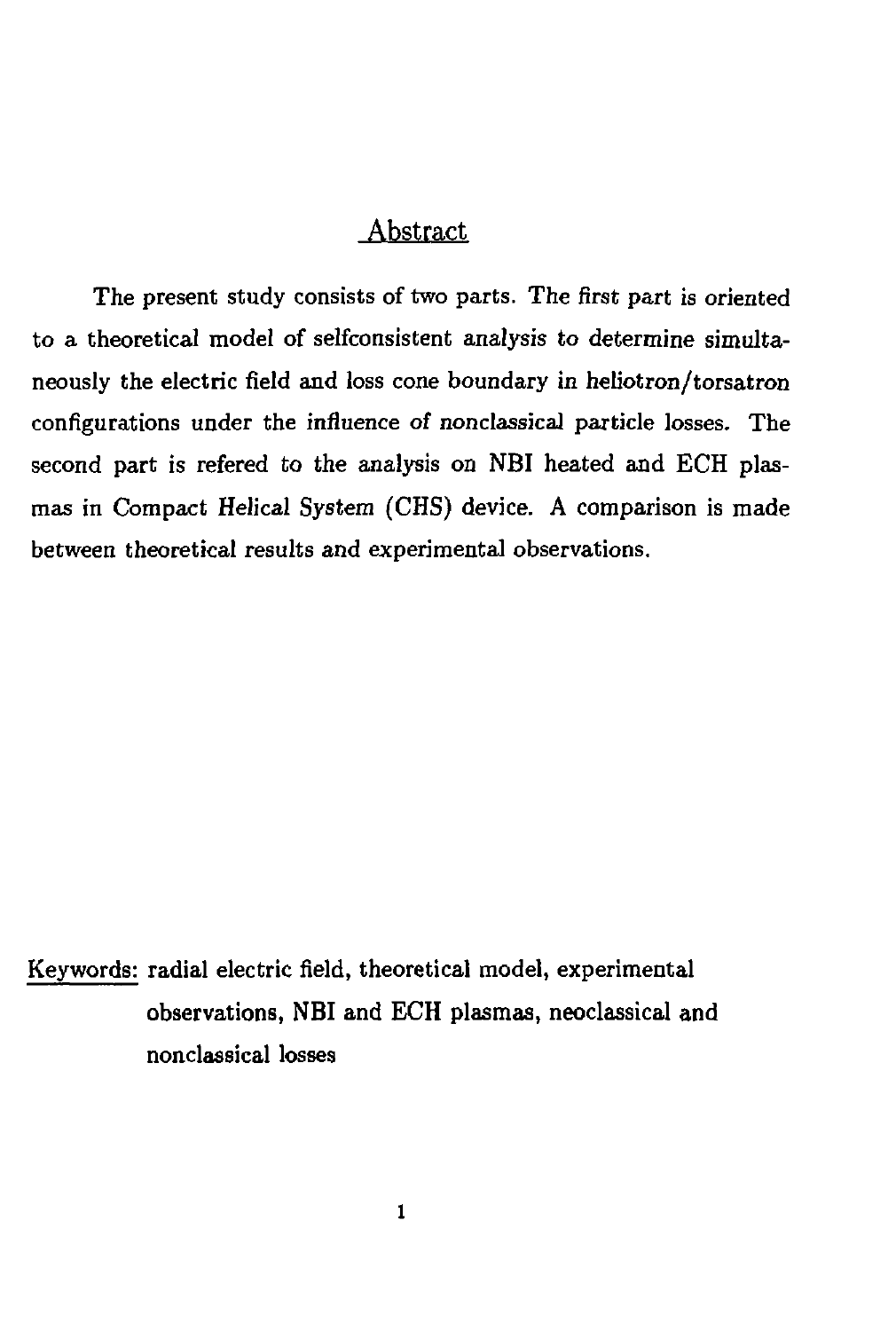# 1 Introduction

An important role of the electric field and/or plasma rotation on the suppression of microinstabilities and the improved plasma confinement has been widely recognized in various devices with different configurations, sizes and plasma parameters. The experimental observations in tokamaks<sup>1)~4)</sup> as well as stellarators<sup>5),6)</sup> have provided the database for an increased understanding of the physics associated with radial electric field, showing that the radial profiles of plasma rotation (electric field) are different for L-mode and H-mode operations, respectively. Various theoretical models<sup>7</sup> $\sim$ <sup>10</sup> have been proposed and predicted the structural change of radial electric field in connection with L/H transition. Although many works have been done up to now, the complete comparison of results between theories and experiments is far from sufficient, because of the diagnostic and theoretical difficulties. High spatial- and time- resolved measurements of plasma parameters are required for investigations of improved plasma confinement such as the H—mode. Recent considerable progress on both the theoretical modelling and the measurement techniques such as the charge exchange recombination spectroscopy (CXRS), heavy ion beam probing (HIBP) and laser bow-off Lithium beam probing, may realize the detailed analysis of electric field profile in the whole plasma region and its influence on improved plasma confinement. There are several fundamental questions whether the electric field always be a useful tool from the confinement improvement, and the spontaneous electric field in plasma is sufficient or any specific idea to control the electric filed is needed. To reply these questions, an understanding of physical process on cooperative phenomena associated with electric field in plasma should be deepened.

In heliotron/torsatron and stellarators, the relationship among the electric filed, fluctuations and plasma confinement actively have been studied in the past<sup>11</sup> $\sim$ <sup>13</sup>) and existing <sup>14)~17</sup>) devices. Particularly, the Compact Helical System (CHS) experiment, in which the electric field profile in the whlole plasma region can be evaluated from both toroidal and poloidal rotation velocities and pressure gradient by using the CXRS measurement data, really encourages the study on the electric field generation mechanism and its fine structure<sup>18</sup>,<sup>19</sup>) These are the data-base to investigate the influence of electric field on the confinement improvement.

The purpose *of* the present study is to discuss a theoretical model to determine the electric field in heliotron/torsatron and an understanding of the cooperative mechanism among the electric field, loss of energetic particles and confinement characteristics. A flow chart of mutual relations of typical cooperative phenomena involved in the present analysis is sketched in Fig. 1. In general, the electric field in plasmas is determined by balancing the driving forces with the drag forces. There are essentially two type of forces to drive plasma rotations : one is the force associated with momentum transport due to, for example neutral beam injection (NBl) and the other is the bipolar fluxes caused by electron and ion diffusions. Also, several approaches for the active control of a radial electric field have been discussed, which are by driving plasma rotation with neutral beam injection into the plasma, by controlling ion and elctron losses with NBI or electron cyclotron heating (ECH), due to biasing (electrode, limiter, divertor, etc.), and so on. Typical processes involved in the recent CHS experiments are also shown in Fig. 2.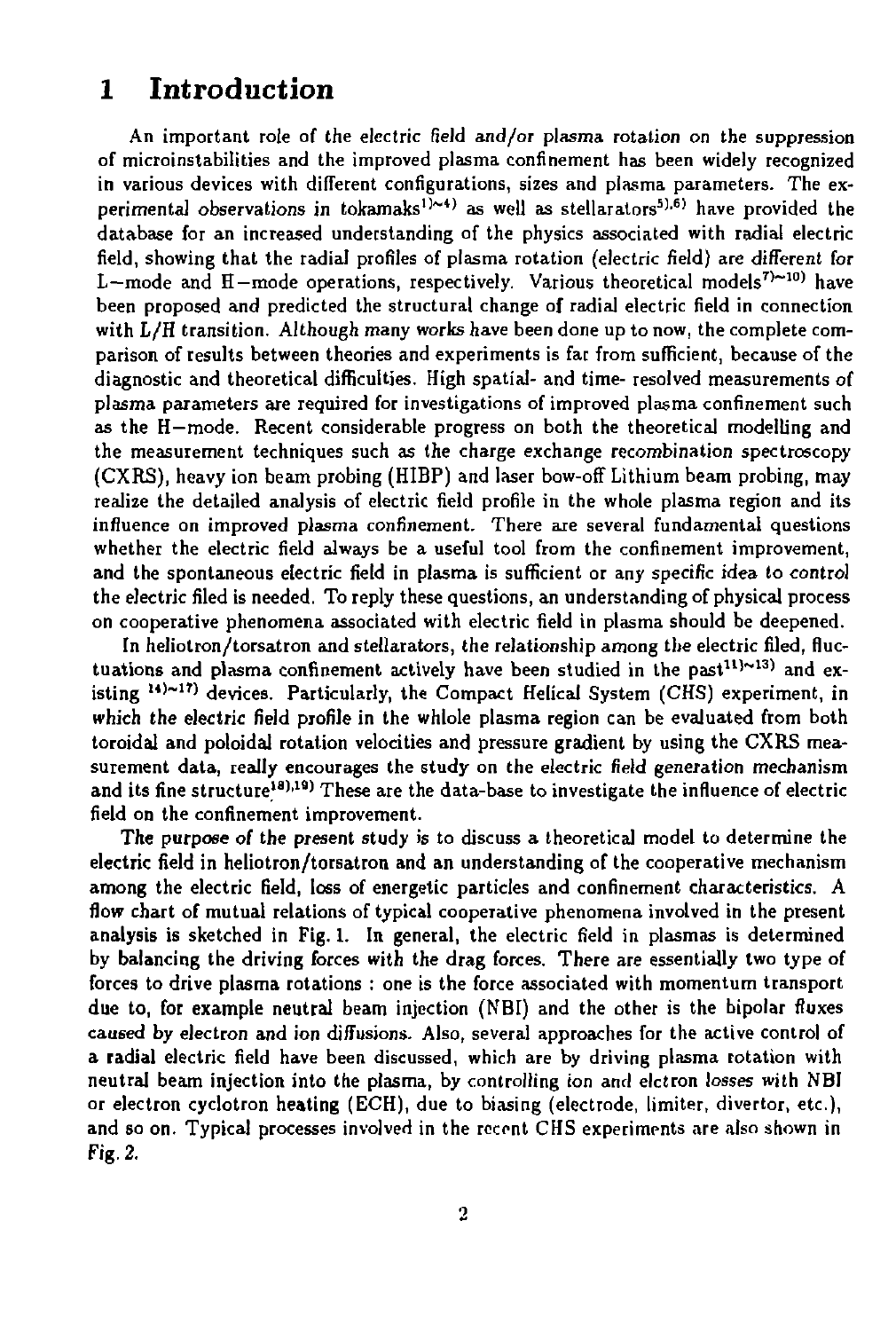We have discuss the physical mechanism of the generation and structure of  $E_{\rm r}$  in NBI and ECH plasmas in CHS. Comparison between theoretical prediction and experimental observation has also been made.

## **2 Theoretical Model to determine** *E<sup>r</sup>*

The radial electric field in the steady state is evaluated by the ambipolarity equation

$$
\Gamma_i = \Gamma_e \tag{1}
$$

where T is the radial particle flux and suffix *e* and *i* denote electrons and ions, respectively. Taking into account nonclassical terms, we write T, and *V<sup>e</sup> as* 

$$
\Gamma_i = \Gamma_i^{NC} + \Gamma_i^{mbit} + \Gamma_{fcs} + \Gamma_{ics} + \Gamma_{i,a} \,, \tag{2}
$$

$$
\Gamma_e = \Gamma_e^{NC} + \Gamma_{e,a} + \Gamma_{RF} \tag{3}
$$

These equations consist of the neoclassical fluxes (denoted by the subscript NC), the direct ion orbit loss flux ( $\Gamma_i^{orbit}$ ), the charge exchange contributions of fact ions ( $\Gamma_{f\alpha x}$ ) and bulk ions  $(\Gamma_{i\text{cr}})$ , and that driven by anomalous transport  $(\Gamma_a)$ . The explicit forms of these fluxes are discussed in literatures<sup>20),21)</sup> which are summarized as

$$
\Gamma_i^{orbit}(r) = [P(r) - P(r_*)]/4\pi^2 r R W_b , \qquad (4)
$$

$$
\Gamma_{fcs} = (M_f n_f n_o / e B_p) < \sigma_{cs} v > v_f , \qquad (5)
$$

$$
\Gamma_{i,\text{cr}} = (Mn_i n_o T_i / e^2 B^2) < \sigma_{\text{cr}} > \\
\text{if } \Gamma_{\text{cr}} = \frac{E_r}{(1 + \mu / \mu / \mu + \mu / \mu + \mu / \mu + \mu / \mu + \mu / \mu + \mu / \mu + \mu / \mu + \mu / \mu + \mu / \mu + \mu / \mu + \mu / \mu + \mu / \mu + \mu / \mu + \mu / \mu + \mu / \mu + \mu / \mu + \mu / \mu + \mu / \mu + \mu / \mu + \mu / \mu + \mu / \mu + \mu / \mu + \mu / \mu + \mu / \mu + \mu / \mu + \mu / \mu + \mu / \mu + \mu / \mu + \mu / \mu + \mu / \mu + \mu / \mu + \mu / \mu + \mu / \mu + \mu / \mu + \mu / \mu + \mu / \mu + \mu / \mu + \mu / \mu + \mu / \mu + \mu / \mu + \mu / \mu + \mu / \mu + \mu / \mu + \mu / \mu + \mu / \mu + \mu / \mu + \mu / \mu + \mu / \mu + \mu / \mu + \mu / \mu + \mu / \mu + \mu / \mu + \mu / \mu + \mu / \mu + \mu / \mu + \mu / \mu + \mu / \mu + \mu / \mu + \mu / \mu + \mu / \mu + \mu / \mu + \mu / \mu + \mu / \mu + \mu / \mu + \mu / \mu + \mu / \mu + \mu / \mu + \mu / \mu + \mu / \mu + \mu / \mu + \mu / \mu + \mu / \mu + \mu / \mu + \mu / \mu + \mu / \mu + \mu / \mu + \mu / \mu + \mu / \mu + \mu / \mu + \mu / \mu + \mu / \mu + \mu / \mu + \mu / \mu + \mu / \mu + \mu / \mu + \mu / \mu + \mu / \mu + \mu / \mu + \mu / \mu + \mu / \mu + \mu / \mu + \mu / \mu + \mu / \mu + \mu / \mu + \mu / \mu + \mu / \mu + \mu / \mu + \mu / \mu + \mu / \mu + \mu / \mu + \mu / \mu + \mu / \mu + \mu / \mu + \mu / \mu + \mu / \mu + \mu / \mu + \mu / \mu + \mu / \mu + \mu / \mu + \mu / \mu + \mu / \mu + \mu / \mu + \mu / \mu + \mu / \mu + \mu / \mu + \mu /
$$

$$
\times \left[ Ze \frac{L_r}{T_i} - \left\{1 + \eta_i(\mu_{i1}/\mu_{i2}) n'_i/n_i \right\} \right]. \tag{6}
$$

In Eqs. (4) $\sim$ (6),  $P(r)$  is the input power crossing the minor radias r,  $W<sub>b</sub>$  denotes the beam energy,  $r<sub>z</sub>$  the radius representing the loss boundary,  $M<sub>f</sub>(M)$  the fast (bulk) ion mass,  $n_f(r)$  the fast ion density,  $\langle \sigma_{ex} \rangle$  the charge-exchange cross section, and  $\mu_{i1}$  and  $\mu_{12}$  are neoclassical viscosity coefficients. As for the anomalous flux ( $\Gamma_a$ ) is concerned, we here assume the functional form of the bipolar part of anomalous flux,  $\Delta\Gamma_a\equiv\Gamma_{i,a}-\Gamma_{e,a}$ in the form

$$
\Delta\Gamma_a = -\alpha_A(\partial n/\partial r)/n \ , \ \alpha_A = const \ . \tag{7}
$$

Here, the coefficient  $\alpha_{\bm A}$  is the parameter, which is evaluated roughly by using experimental data of particle transport based on steady state density profile and neutral particle behavior<sup>22)</sup>  $\Gamma_{RF}$  denotes the RF-induced flux, which will be discussed later.

The radial electric field in the steady state is evaluated by the ambipolarity equation (1). But we must solve not only *E<sup>r</sup>* but also loss cone boundary simultaneously because of the dependence of the radius  $r_*$  in Eq. (4) on the radial electric field,  $r_*[E_r]$ . Once  $E_r$ and  $r<sub>e</sub>$  are determined, we can evaluate the power partition among the shine-through, direct orbit loss, charge exchange loss and bulk heating. The explicit formula is discussed in Ref. [21]. These evaluations may be important to conclude the overall trade-off on the energy balance.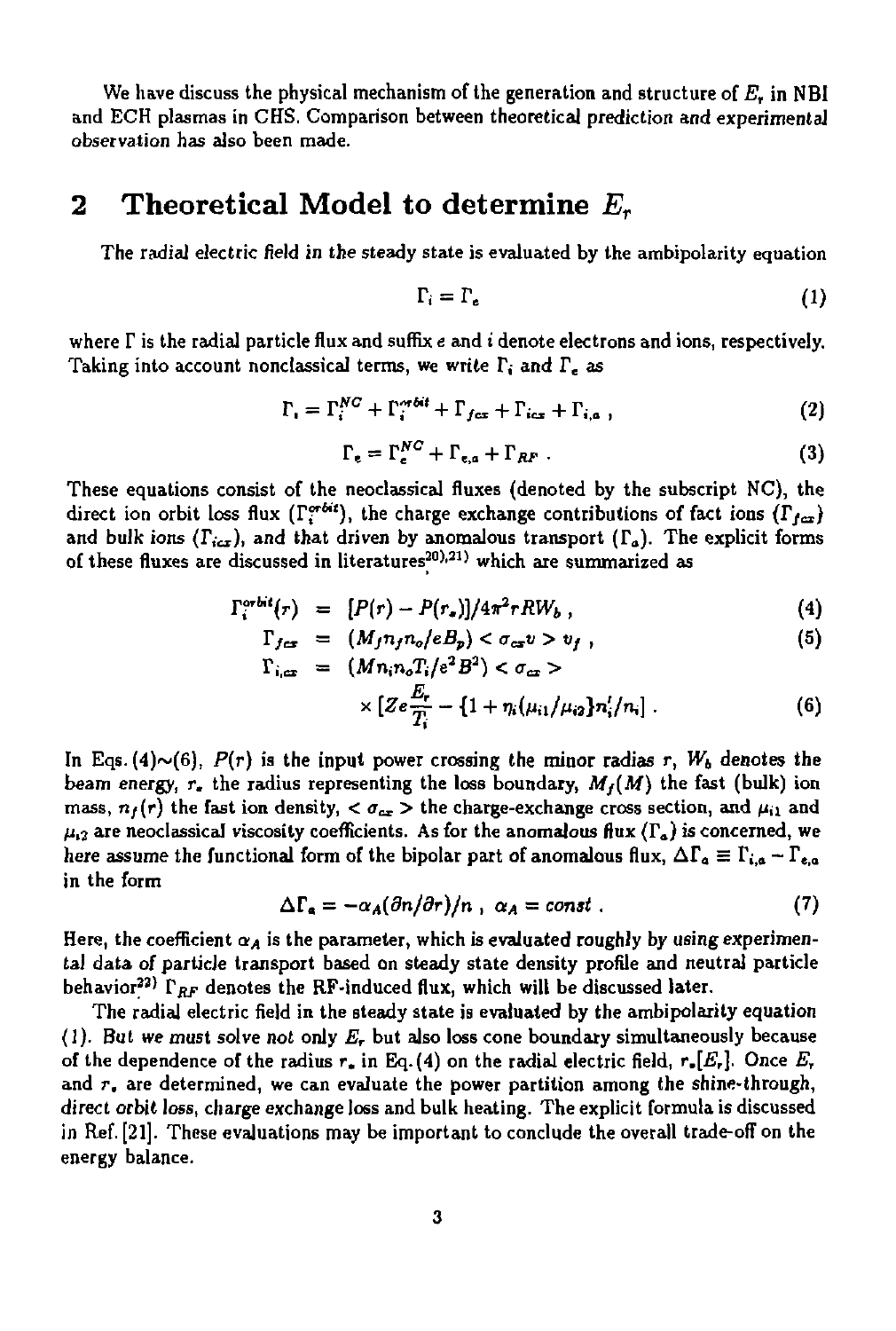## 3 Machine and Plasma Parameters in CHS

*The* Compact HeJica] System (CHS) is a heliotron/torsatron device with a pole number of  $l = 2$ , a toroidal period number  $m = 8$  and an aspect ratio of 5. The magnetic field configuration of this type of device has flexibility because it is controllable by adjusting the poloidal field coil currents. The major machine parameters and typical plasma parameters for the NBI and NBl + ECH experiments in CHS are summarized in Table 1.

The electron temperature and density profiles are measured with Thomson scattering. The ion temperature and poloidal as well as toroidal rotation velocity profiles, are measured by the CXRS. The neutral density profile is also evaluated by a laser-induced fluorescence technique<sup>23)</sup> For the distributions for fast particles and neutral particles, we choose a model distribution as

$$
n_0(\rho) = n_0 \exp[-\alpha_0 (1 - \rho)^2], \qquad (8)
$$

$$
n_f(\rho) = n_0 \exp[-\alpha_f \rho^2]. \tag{9}
$$

where  $\rho = r/a$  and the suffix 0 and f denote the neutral and fast particles, respectively, and coefficients  $\alpha_0$  and  $\alpha_f$  are assumed to be constant. We here take  $\alpha_0 \simeq 10$  and  $\alpha_i \simeq 2$ , modelling the broad fast ion profile and reproducing the profile of neutral density as shown in Ref. [23].

# 4 Radial Electric Field in NBI Heated Plasmas

The radial electric field has been measured in the NBI heated plasma in the CHS device^<sup>8</sup> ' To study the dependence of collisionality on *E<sup>r</sup> ,* two typical discharges, namely, the low and high density NBI experiments were carried out by adjusting gas-puffing with NBI power fixed to be 1MW. The neutral beam injection angle is almost tangential for both cases. The NBI heating experiment with variable injection angle has also been done to study the effect of fast ion orbit loss on the radial electric field *E<sup>T</sup> .* 

Radial electric field profile is evaluated from the experimental data such as  $n_e(r)$ ,  $T_e(r)$ ,  $T_{\epsilon}(r)$ ,  $U_{\vartheta}$  and  $U_{\varphi}$  with use of momentum balance equation

$$
E_r = (\partial P_l / \partial r) / e Z_l n_l - (B_\theta U_\phi - B_\phi U_\theta) \ . \tag{10}
$$

In order to explain the generation mechanism of the radial electric field, we determine *E,*  from the ambipolarity equation (1) with Eqs. (2)  $\sim$  (6). As was studied in the previous paper<sup>18)</sup> the quantitative comparison between the neoclassical results and experimental observations on *E,* profile was far from satisfactory for both typical low (A) and high (B) density NBI discharges. Sample distributions of density, temperature and observed *Er* profile are shown in Fig. 3, together with the neoclassical results. It was found from the comparison that the experimentally observed *E<sup>r</sup>* deviates from the neoclassical predictions. Therefore, some other large ion loss process is required to explain this discrepancy.

We here discuss the effects on *E<sup>r</sup> ,* which come from the loss cone loss of fast ions, the loss of fast ions through charge exchange with neutrals, and an anomalous  $\textsf{loss}^{31)}$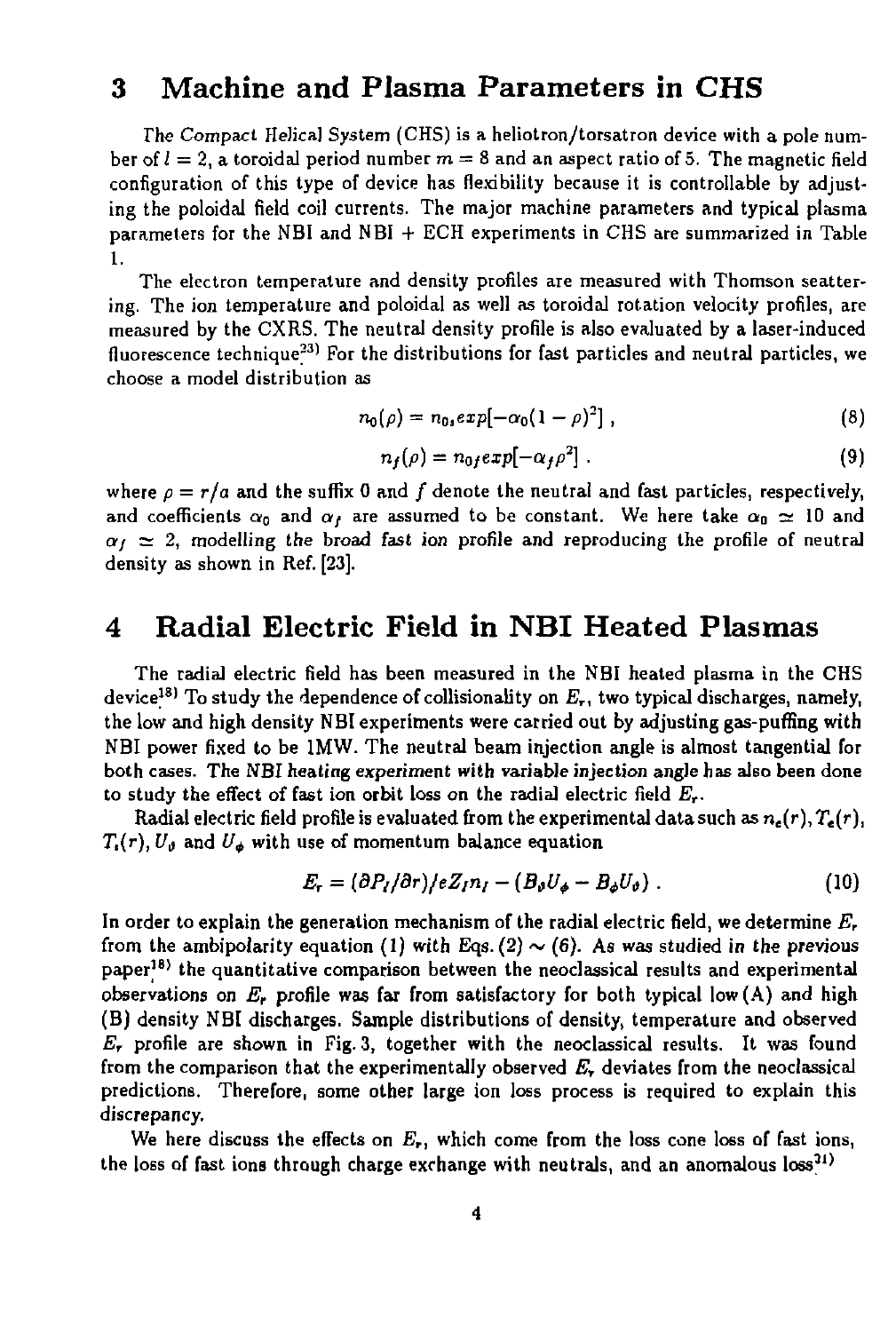#### **4.1 Effect of fast ion orbit** loss

We first study the effect of fast ion orbit loss on *E<sup>r</sup> ,* for given parameters of density and temperatures shown in Fig. 3. In these studies, we use analytic formulas<sup>24)</sup> which describe the relation between *E,* and the minimum energies of particles entering the loss cone, together with the ambipolarity relation (1). For simplicity, we also assume that the particles are lost if they reach the outermost magnetic surface. By determining the loss boundary r. selfconsistently, we obtain the radial profiles of *£,,* which are shown in Fig. 4 (A) for low density and in Fig. 4 (B) for high density, respectively. These results show that the fast ion loss flux caused by the loss cone makes *E<sup>r</sup>* more negative but the influence of the orbit loss appears only in the plasma edge. These theoretical predictions have been confirmed in the NBI heating experiment with variable injection angle<sup>25)</sup> Some other ion loss process in addition to orbit loss, which is several times as large as the neoclassical loss, is necessary in the region of  $0.5a < r < 0.8a$  to explain the discrepancy between theoretical results and experimental observations.

#### 4.2 Effect of neutral particles

The neutral hydrogen profile in the core plasma region and the toroidal/poloidal distributions in the recycling area near the inner wall are measured by using a calibrated TV camera and a laser-induced fluorescence method. Using these data, we study the effect of charge exchange loss of fast ions with neutrals on *E<sup>r</sup>* and partition of beam power. Figure 5 shows the *E,* profile for low (A) and high (B) density NBI cases in the presence of neutral particle contributions. Open and closed data points in Fig. 5 are the experimental values. The charge exchange loss of fast ions can be effective in enhancing *E<sup>r</sup> ,* and the theoretical results approach to the experimental observations as the neutral density increases up to level of  $10^{17}/m^3$  for low density and  $10^{18}/m^3$  for high density. The required neutral density, which is used in the calculations to reproduce the radial electric field, seems to be higher than the experimental value. The partition rates versus the neutral density at the edge,  $n_{0,t}$  is shown in Fig. 6. The radial electric fields at  $\rho = 0.7$  and 0.9 are also plotted. It is important to discuss the trade off concerning on the energy balance.

#### 4.3 Effect of anomalous particle loss

We study the effect of bipolar part of the anomalous particle loss on  $E_{\bm r}$  on the basis of Eqs.(l) and (7). The local particle transport has been examined for NBI heated plasma<sup>22</sup> These observations show that the plasma density is  $(1.5 \sim 2.5) \times 10^{19}/m^3$ , the total particle flux is  $(2 \sim 3) \times 10^{20} / s$  and the diffusion coefficient D is  $(0.3 \sim 0.4) [m^2/s]$ at  $\rho = 0.7$ . Using these data, we evaluate the upper bound of the bipolar part of the anamalous coefficient  $\alpha_A \simeq (5 \sim 10) \times 10^{18} / \text{s}m$  in Eq. (7). Figure 7 shows the radial profile of  $E_r$  for different values of  $\alpha_A$ . (A) and (B) correspond to the low and high density cases, respectively. Open and closed data points are the experimental values. The inclusion of anomalous particle loss further enhances the radial electric field at the plasma edge. We should note that the results depend sensitively on the modelling of anomalous transports for both electrons and ions.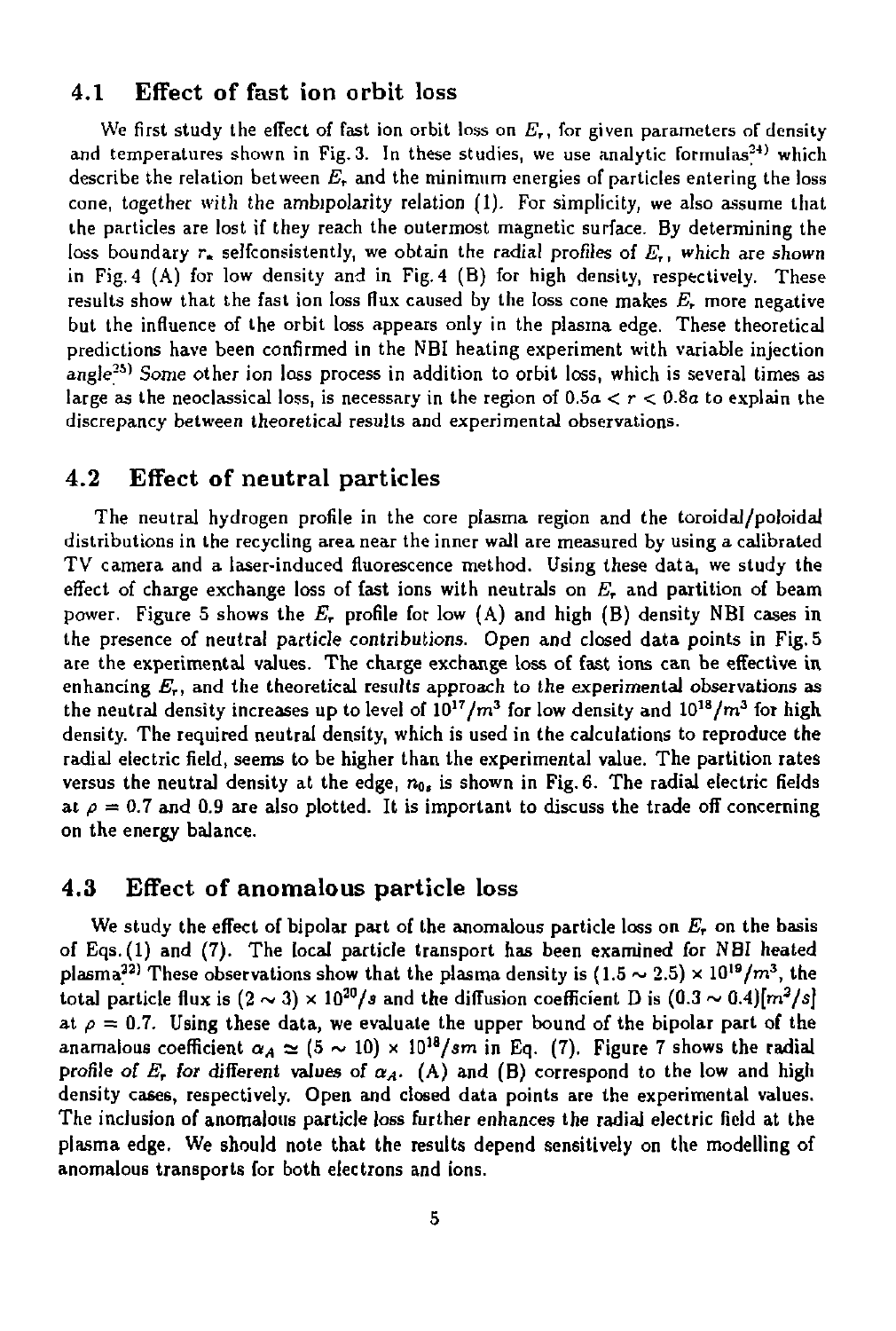## 5 Formation of Positive Electric Field by ECH

In order *to* certify the clear effect of radial electric field on the confinement, it is necessary to develop a method which can control the radial electric field externally. Recently, the transition of electric field from the ion root to the electron root has been found in the superposition of ECH on NB heated plasmas in  $CHS<sup>(9)</sup>$  Here, we present a preliminary result on the formation of the positive radial electric field through enchancing the particle flux due to ECH and study its relation among resonance positions, power and injection modes<sup>26)</sup>

The ripple top (bottom) of the magnetic field strength is located at high (low) field side near the mid-plane of the torus. Figure 8 shows the schematic drawing of resonance structure for the ripple top and bottom resonances at  $r = 0.5a$ . The injection power of ECH, PECH is up to 140kW and the density is adjusted below the cut-off density for second harmonic X—mode ECH. Typical plasma parameters in this experiment are summarized in Table 1. As a reference plasma, we choose the NB heated plasma without ECH by keeping the same line-averaged density as that for the plasma with ECH.

Figure 9 shows the radial profiles of  $E_r(\rho)$  at 15ms after ECH is turned on for the reference plasma and those with  $P_{ECH} = 85kW$  and  $140kW$ . Large positive electric field is observed in case of  $P_{ECH} = 140kW$  while  $E_r$  for the reference plasma and that with  $P_{ECH} = 85kW$  is almost zero or small negative value.

Figure 10 shows the observed radial electric field profiles in case of the ripple bottom resonance with  $P_{ECH}$ = 140kW. The theoretical result of  $E<sub>r</sub>$  is also shown, where the following nonlinear diffusion type equation for  $E_r$  is used<sup>27)</sup>:

$$
\frac{2}{\rho^2 a^2} \frac{d}{d\rho} [\rho^2 \hat{\eta} (E_r' - \frac{E_r}{\rho})] - \frac{1}{a^2} \frac{\partial \hat{\eta}}{\partial E_r} (E_r' - \frac{E_r}{\rho})^2
$$
  
=  $e[\Gamma_r^{NC}(E_r) - \Gamma_c^{NC}(E_r) - \Gamma_{ECH}].$  (11)

Here , we assumed that ECH enhances only electron particle flux ar.d the dependence of Lech on  $E_r$  is not taken into consideration. The factor  $\eta B^2$  can be represented by a coefficient of shear viscosity  $\mu^{2}$ <sup>2</sup> with  $\eta B^2 = n_i m_i \mu^{2j}$  ( $\mu^{2j}$ ) is assumed to be constant parameter). Disagreement between the observation and theoretical result without viscosity term  $(\mu^{2}) = 0$  is clear. But, the observed  $E_r$  profile is in well agreement with the theoretical result with  $\mu^{2}$ <sup>*,*</sup>  $\equiv$  400*m*<sup>2</sup>*s*  $\cdot$ .

### 6 Summary

We have discussed a theoretical model to determine selfconsistently the radial electric field and loss cone loss in heliotron/torsatron configurations under the influence of nonclassical ion and electron losses. Analysis was applied to the NBI heated and ECH plasmas in the CHS device. Comparison was made between the theoretical results and experimental observations.

For NBI heated plsama, the increased ion particle losses caused by the orbit loss, charge exchange loss of fast ions with neutrals, and bipolar part of anomalous transport make the radial electric field more negative compared to the prediction based on neoclassical theory. In ECH plasma, the enhanced particle flux due to the production of the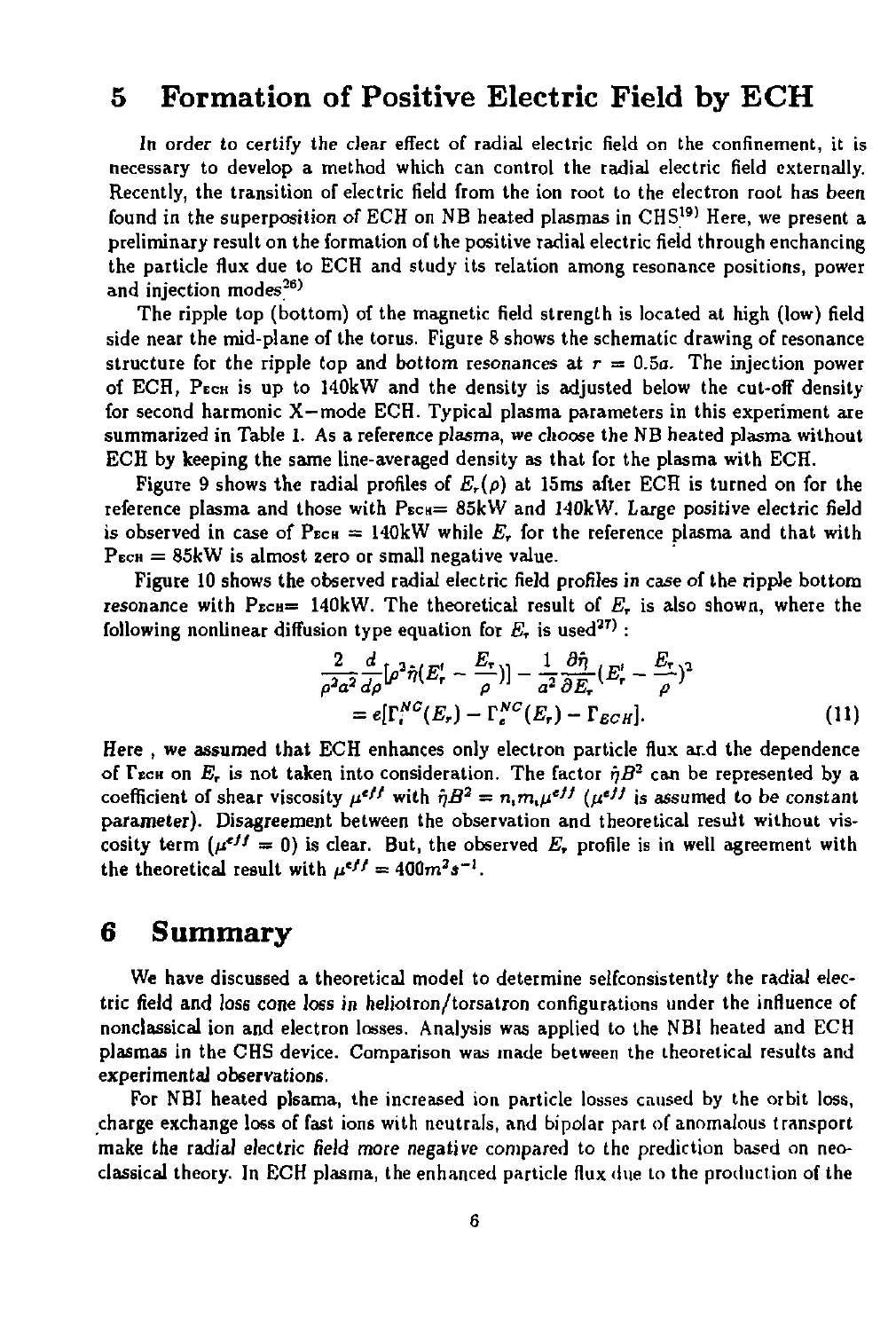electrons accelerated perpendicularly to the magnetic field by ECH results in the charge of electric field.

In general, the particle and energy balance are strongly influenced by an anomalous transport and induced transport. We discussed a simplified model to explain the experimental observations. Role of the radial electric field on confinement under the influence of anomalous and rf-induced transport needs further investigations theoretically and experimentally in order to conclude the overall trade-off on the energy balance.

# Acknowledgements

We would like to acknowledge all members of torus experiment group in NIFS for useful discussions on experimental data. We also greatly appreciates Professor S. -I. Itoh for stimulating discussions.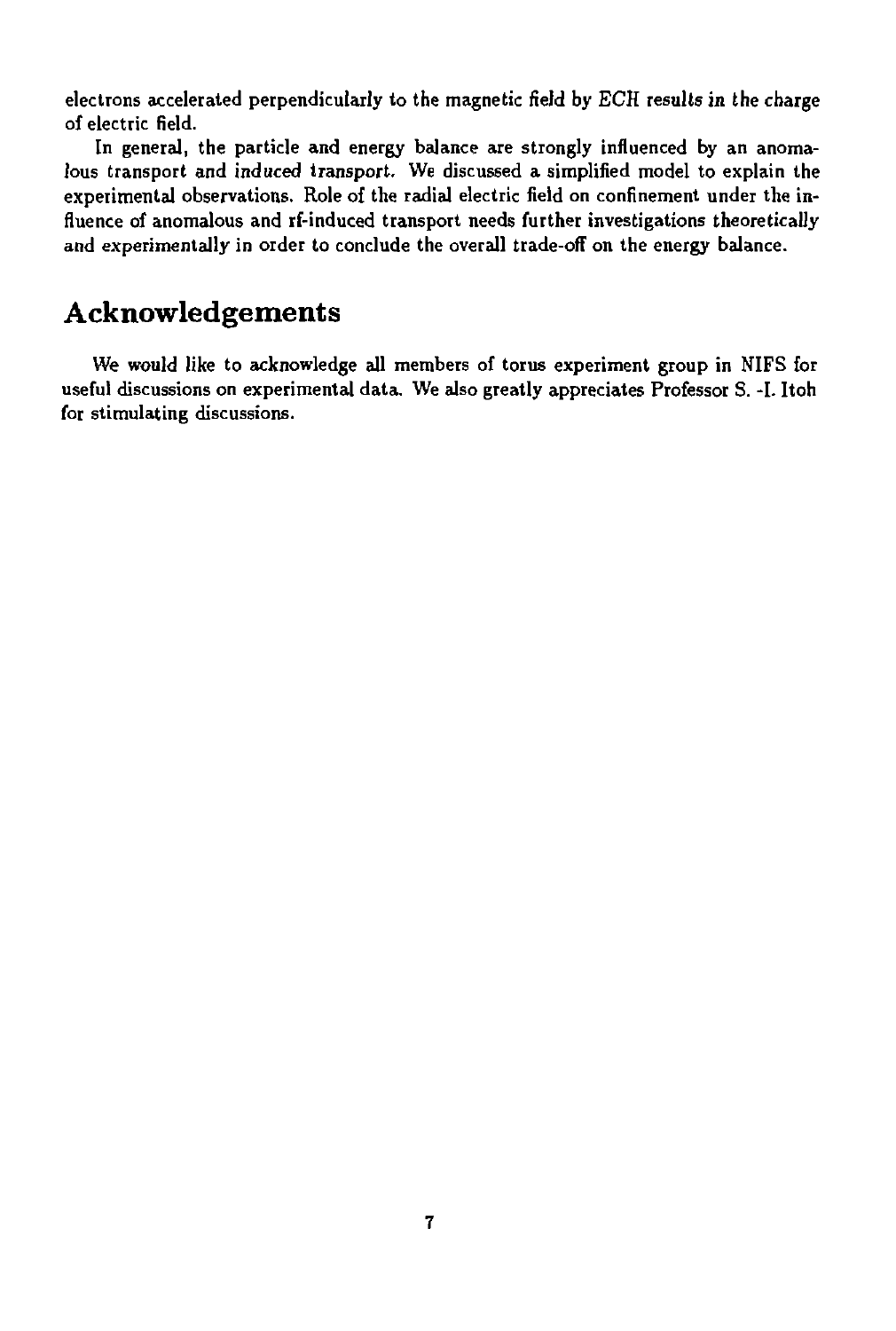## References

- **[1] R. J. Groebner et al. : Phys. Rev. Lett. 61(1990) 301S.**
- **[2] K. H. Burrell et, al. : Phys. Fluids B2 (1990) 1405.**
- [3] R. J. Taylor et al. : Phys. Rev. Lett. 63 (1989) 2365.
- **[4] Y. Miura and JFT-2M Group : in 13th Int. Conf. on Plasma Physics and Controlled Nuclear Fusion Research ( IAEA, Washington, 1990 ) Paper IAEA-CN-53/A-4-2.**
- **[5] K. Toi et al. : in 14th Int. Conf. on Plasma Physics and Controlled Nuclear Fusion Research ( IAEA, Wurzburg, 1992 ) Paper IAEA-CN-56/H-1-3.**
- **[6] V. Erckmann et al. : Phys. Rev. Lett. 70 (1993) 2086.**
- **[7] S. -I. Itoh and K. Itoh : Phys. Rev. Lett. 60 (1988) 2276.**
- **[8] K. C. Shaing and E. C. Crume Jr. : Phys. Rev. Lett. 63 (1989) 2369.**
- [9] A. B. Hassam et al. : Phys. Rev. Lett. 66 (1991) 309.
- **[10] F. L. Hinton : Phys. Fluids B2 (1991) 696.**
- **[11] J. G. Gorman and L. H. TH. Rietjents : Phys. Fluids 9. (1966) 2504.**
- **[12] A. Mohri and** *U.* **Fujiwara : Nucl. Fusion** *1±* **(1974) 67.**
- **[13] WVII-A Team and NBI Team : in Poc. 11th European Conf. on Controlled Fusion and Plasma Physics ( Aachen, 1983 ) Vol. 7D, Part I, p. 199.**
- **[14] K. Kondo et al. : in Proc. of Int. Conf. on Plasma Physics, Innsbruck, 1992, Vol. 16C, Part I, p.529.**
- **[15] H. Renner, W7AS Team, NBI Group, ICF Group, ECRH Group : Plasma Phys. Contr. Fusion 31 (1989) 1579.**
- **[16] S. C. Aceto et al. : Rev. Sci. of Int. Conf. on Plasma Physics, Innsbruck, 1992, Vol. 16C, Part I, p.529.**
- **[17] K. Matsuokaet al.: Plasma Physics and Controlled Nuclear Fusion Research, 1988, Nice (IAEA Vienna 1989 ) Vol. II p.411.**
- [18] K. Ida, H. Yamada, H. Iguchi et al.: Phys. Fluids **B3** (1991) 515, **B4** (1991) 1360.
- **[19] H. Idei, K. Ida, H. Sanuki et al. : Phys. Rev. Lett. 71 (1993) 2220.**
- **[20J H. Sanuki, K. Itoh, K. Ida and S.-I. Itoh : J. Phys. Soc. Jpn. 6J2 (1991) 3698.**
- [21] H. Sanuki, I. Itoh and S.-I. Itoh : J. Phys. Soc. Jpn. 62 (1993) 123.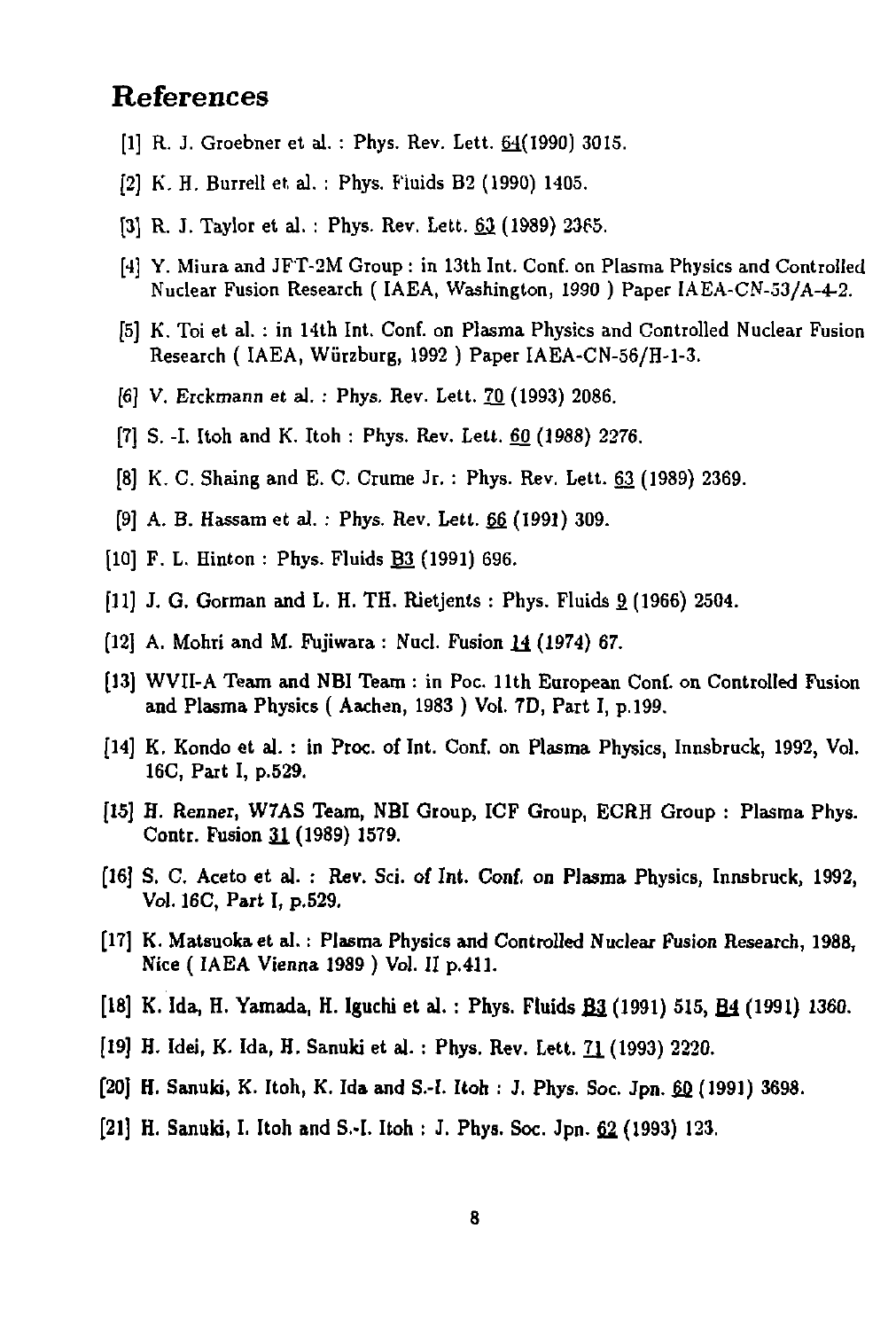- [22] H. Iguchi et al. : in Proc. 1992 Int. Conf. on Plasma Physics and 19th European Conf. on Controlled Fusion and Plasma Physics ( Innsbruck, Austria ) Part I p.517.
- [23] K. Uchino et al. : J. of Nuclear Materials 196 198 (1992) 210.
- [24] K. Itoh, H. Sanuki, J. Todoroki et al. : Phys. Fluids B3 (1991) 1294.
- [25] S. Okamura et al. : in 14th Int. Conf. on Plasma Physics and Controllef Nuclear Fusion Research ( IAEA, Wiirzburg, 1992 ) IAEA-Cn-56/C-2-4.
- [26] H. Idei, K. Ida, H. Sanuki et al. : in preparation for publication.
- [27] H. Maassberg et al.: Phys. Fluids **B**<sub>2</sub> (1993) 3627.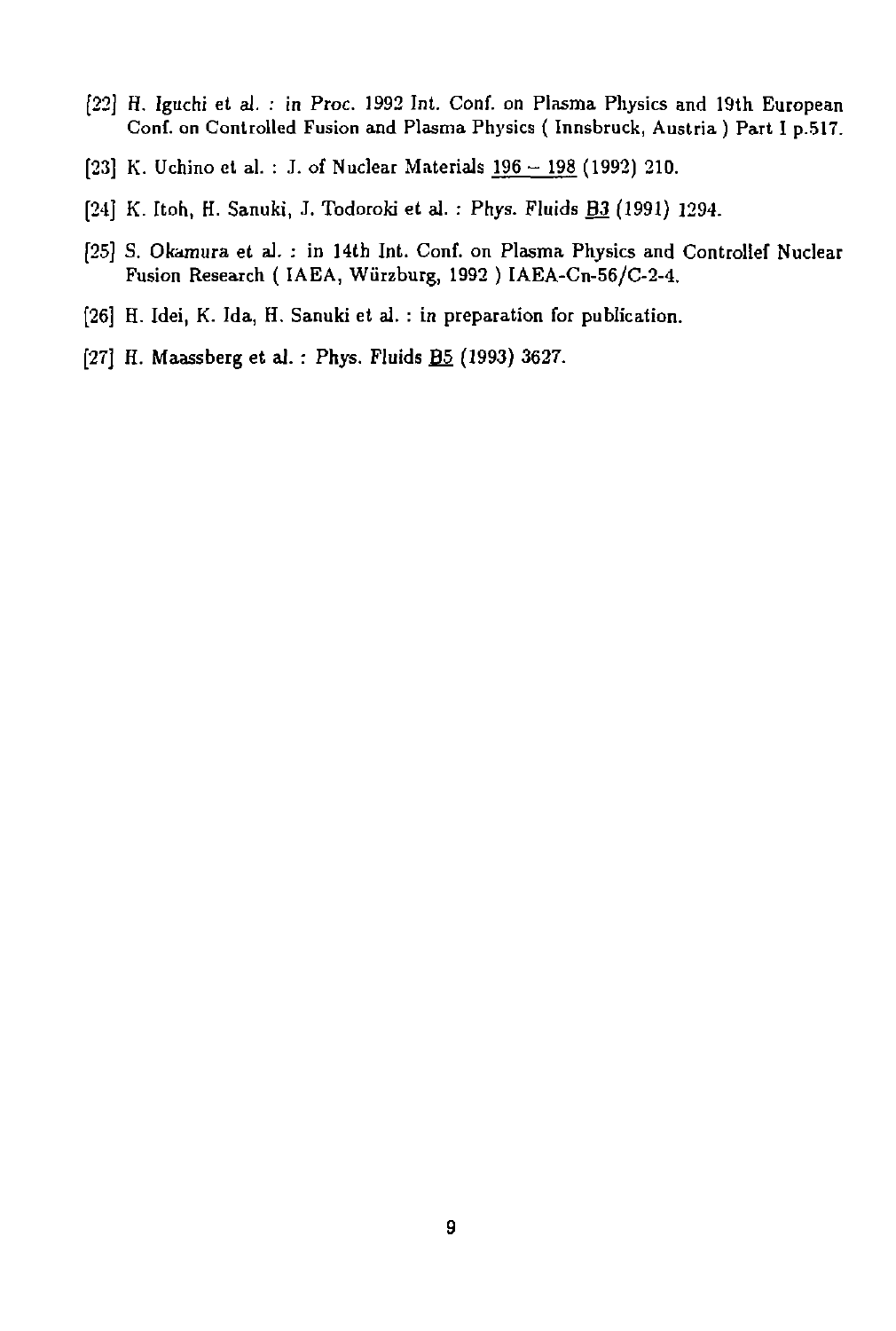# Figure Captions

- **Fig. 1** A flow chart of several topics associated with  $E_r$  and/or  $E'_r$  involved in the persent **analysis.**
- **Fig. 2 Typical process involved in the recent CHS experiments.**
- **Fig. 3 Radial profiles of density, ion and electron temperatures (** *n, Ti* **and T« ) for low (A) and high (B) NBI discharges in CHS device. Radial electric field profiles for these discharges are also shown, together with neoclassical results.**
- **Fig. 4 Radial electric field determined selfconsistetly under the influence of orbit loss for low (A) and high (B) density cases. In (A), the results (a) to (c) represent the radial profile of**  $E_r$  **in case of (a) without orbit loss, (b) with orbit loss**  $(W_b = 18 \text{ keV})$ and (c) with orbit loss  $(W_b = 12 \text{keV})$  for loss density case. The radial profiles of *E*<sub>*r*</sub> in case of (a)  $W_b = 0$ , (b)  $W_b = 36 \text{keV}$ , (c)  $W_b = 18 \text{keV}$ , and (d)  $W_b = 12 \text{keV}$ **are shown in (B) for high density case.**
- **Fig. 5 Radial electric fields in the presence of neutral particle contribution. (A) and (B) correspond to the low and high density cases. Experimental observations, which are** quoted from ref. 21. In (A), (a)  $n_{os} = 0$ , (b)  $4.0 \times 10^{16}/m^3$ , (c)  $8.0 \times 10^{16}/m^3$ , (d)  $2.0 \times 10^{17}/m^3$ , and (e)  $5.0 \times 10^{17}/m^3$ . In (B), (a)  $n_{0s} = 0$ , (b)  $1.5 \times 10^{17}/m^3$ , (c)  $4.0 \times 10^{17}/m^3$ , (d)  $8.0 \times 10^{17}/m^3$ , and (e)  $1.5 \times 10^{18}/m^3$ .
- **Fig. 6** Partition rates among the shine through  $(\eta_{st})$ , charge exchange loss  $(\eta_{at})$  and bulk **beating**  $(n_{14})$  **versus the neutral density,**  $n_{04}$ , for low (A) and high (B) densities. **Radial electric fields at**  $p = 0.7$  and 0.9 are also shown.
- **Fig. 7** Radial profile of  $E_r$  for several values of  $\alpha_A$ ; (a)  $\alpha_A = 0$ , (b)  $5 \times 10^{18} / \text{sm}$ , (c)  $1.0 \times 10^{19} / \text{sm}$  and  $n_{\text{o}} = 5.0 \times 10^{17} / \text{m}^3$  in (A) and  $1.5 \times 10^{18} / \text{m}^3$  in (B) are used. **The results for low density and high density are shown in (A) and (B). Open and closed data points are the experimental results.**
- **Fig. 8 Shematic drawing of resonance structure for ripple top and bottom resonances at r = 0.5a.**
- **Fig.9 Radial profiles of** *E,(Q)* **at 15ms after ECH is turned on for refernce plasma and those with**  $P_{ECH} = 85$ kW and 140kW.
- **Fig. 10- Observed radial electric field profile in case of ripple bottom resonance with**   $P_{ECH} = 140$ kW. Theoretical results is also shown.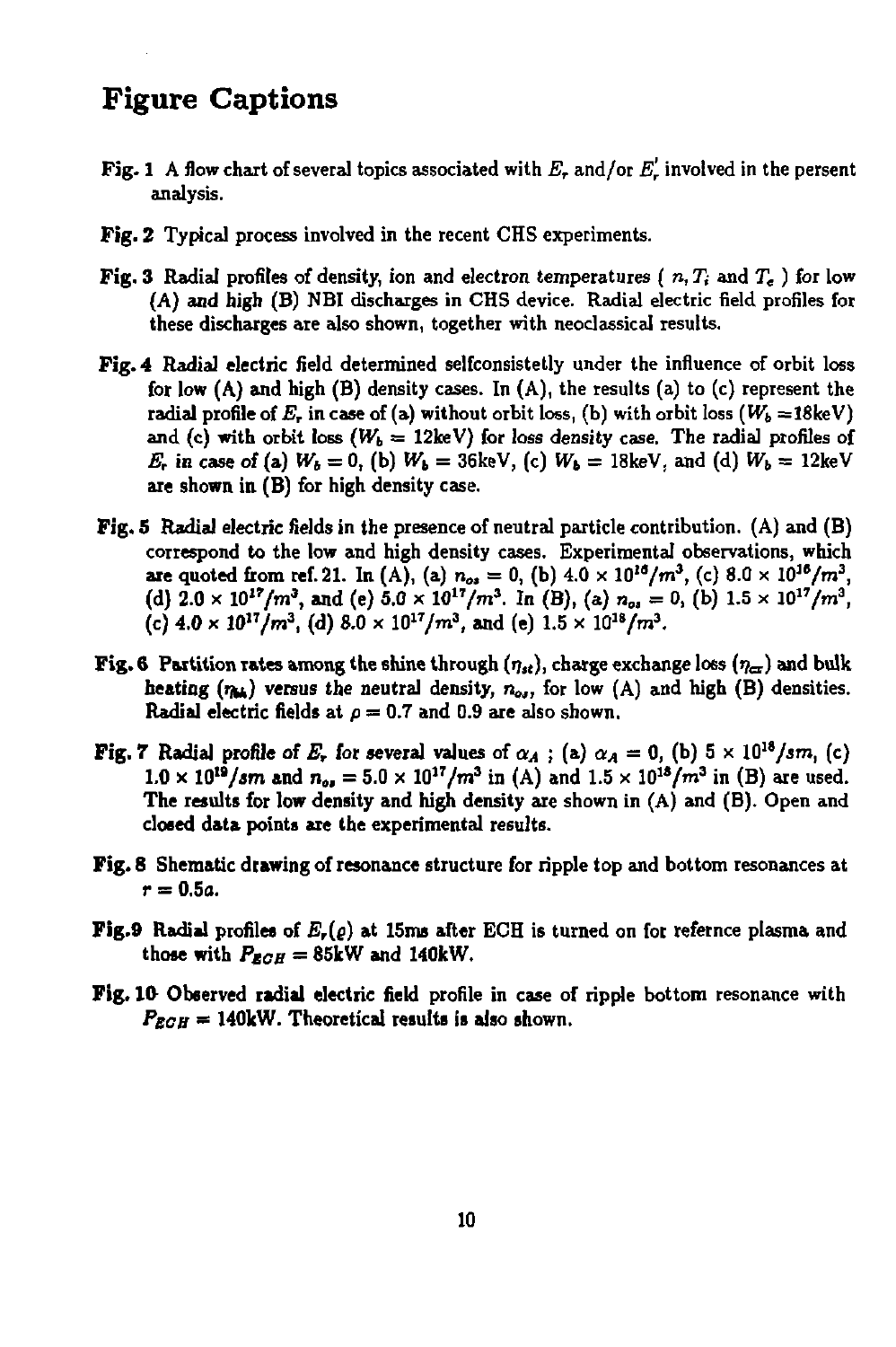| parameter              |                    | $NBI + ECH$                             | NBI                                                 |
|------------------------|--------------------|-----------------------------------------|-----------------------------------------------------|
|                        |                    |                                         | (Low, High)                                         |
| Magnetic configuration |                    | Heliotron/Torsatron                     |                                                     |
| Major radius           | R                  | 100cm                                   |                                                     |
| averaged minor radius  | a                  | 20cm                                    |                                                     |
| toroidal field         | $B_i(0)$           | $0.75T - 0.93T$                         | $1T\sim 2T$                                         |
| inverse aspect ratio   | $c_i(a)$           | 0.2                                     |                                                     |
| helical ripple         | $\varepsilon_h(a)$ | 0.29                                    |                                                     |
| rotational transform   | $\iota(0)$         | 0.3                                     |                                                     |
| rotational transform   | $\iota(a)$         | 1.2                                     |                                                     |
| NBI/ECH Power          | $P_{NPI}$          | 1MW                                     | 1MW                                                 |
|                        | $P_{ECH}$          | Max140kW(2nd)                           |                                                     |
| <b>NBI</b> direction   |                    | tangential                              | tangential<br>(variable)                            |
| electron density       | $n_{\rm s}(0)$     | $\sim 1.0 \times 10^{13} / \text{cm}^3$ | 1.8, 5.6 $\times$ 10 <sup>13</sup> /cm <sup>3</sup> |
| electron temperature   | $T_e(0)$           | 0.39keV                                 | 0.3, 0.2keV                                         |
| ion temperature        | $T_i(0)$           | 0.18 <sub>keV</sub>                     | 0.2, 0.18keV                                        |
| electric Field         | $E_{\rm max}$      | $+40V/cm$                               | $-50, -120V/cm$                                     |
| (maximum)              |                    | (at $r/a \sim 0.8$ )                    | $(at r/a \sim 0.8)$                                 |
|                        |                    |                                         |                                                     |

**Table I Machine and plasma parameters for NBI and NBI + ECH experiments** 

 $\ddot{\phantom{a}}$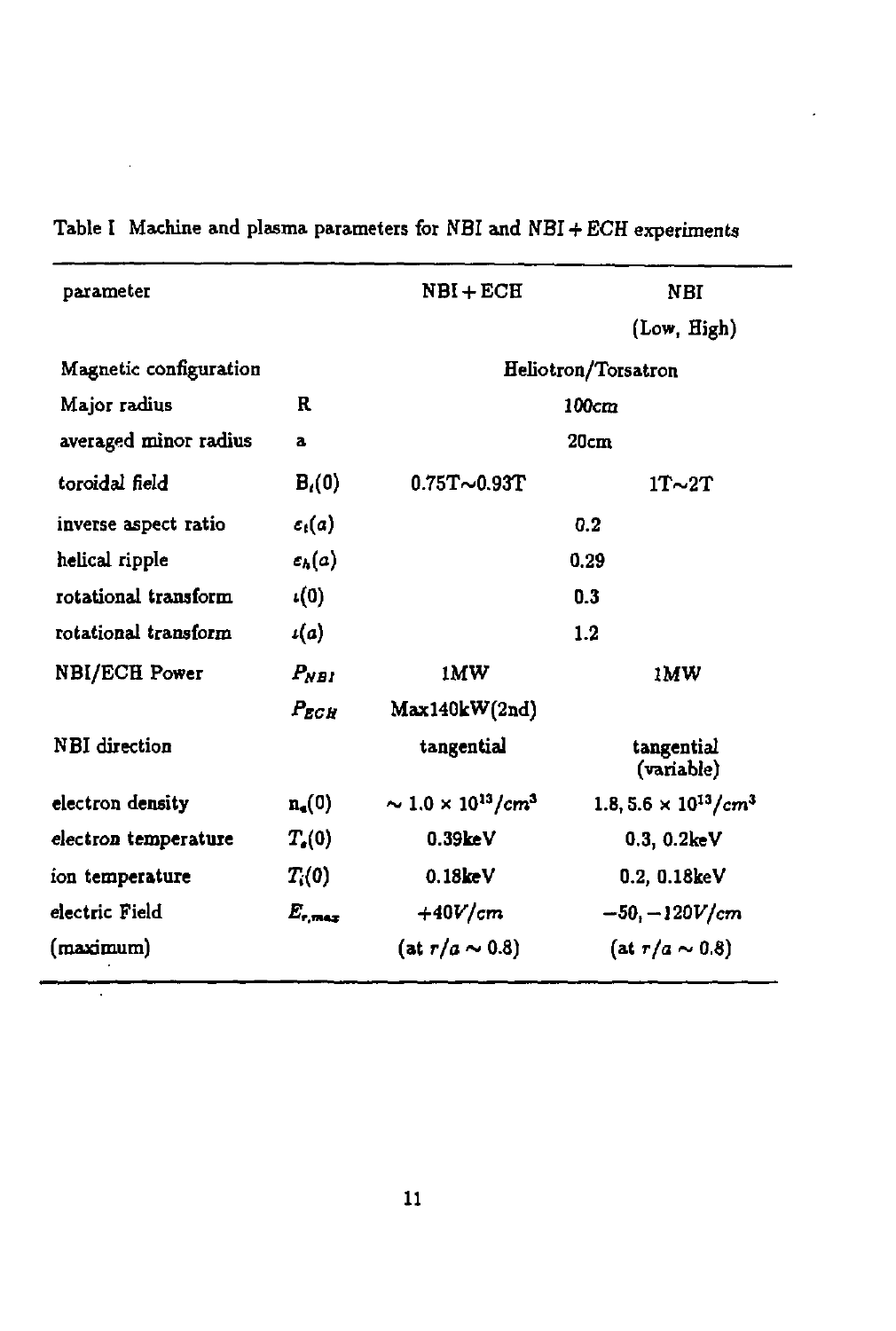

Fig. I



Fig.2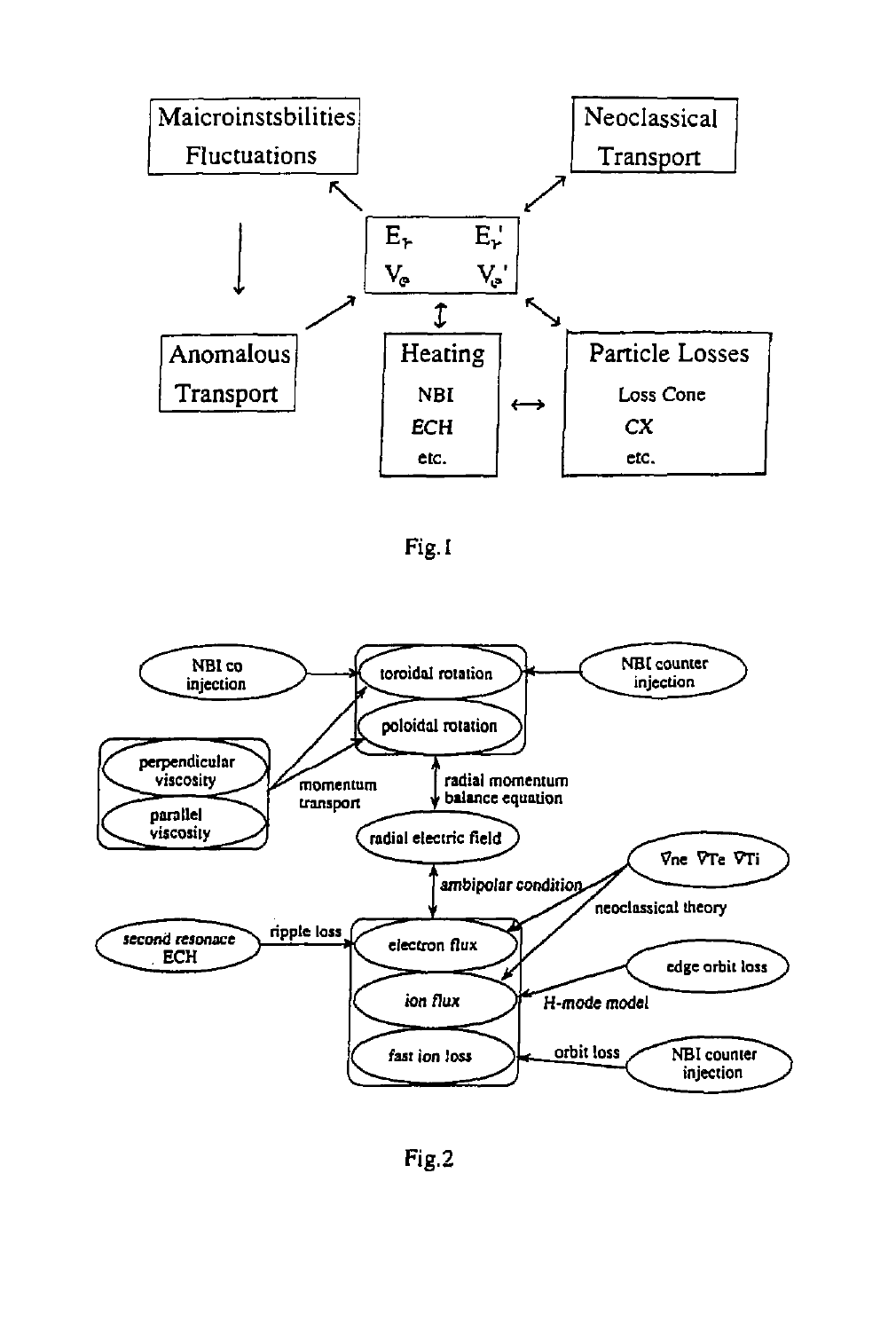

Fig.3



Fig.4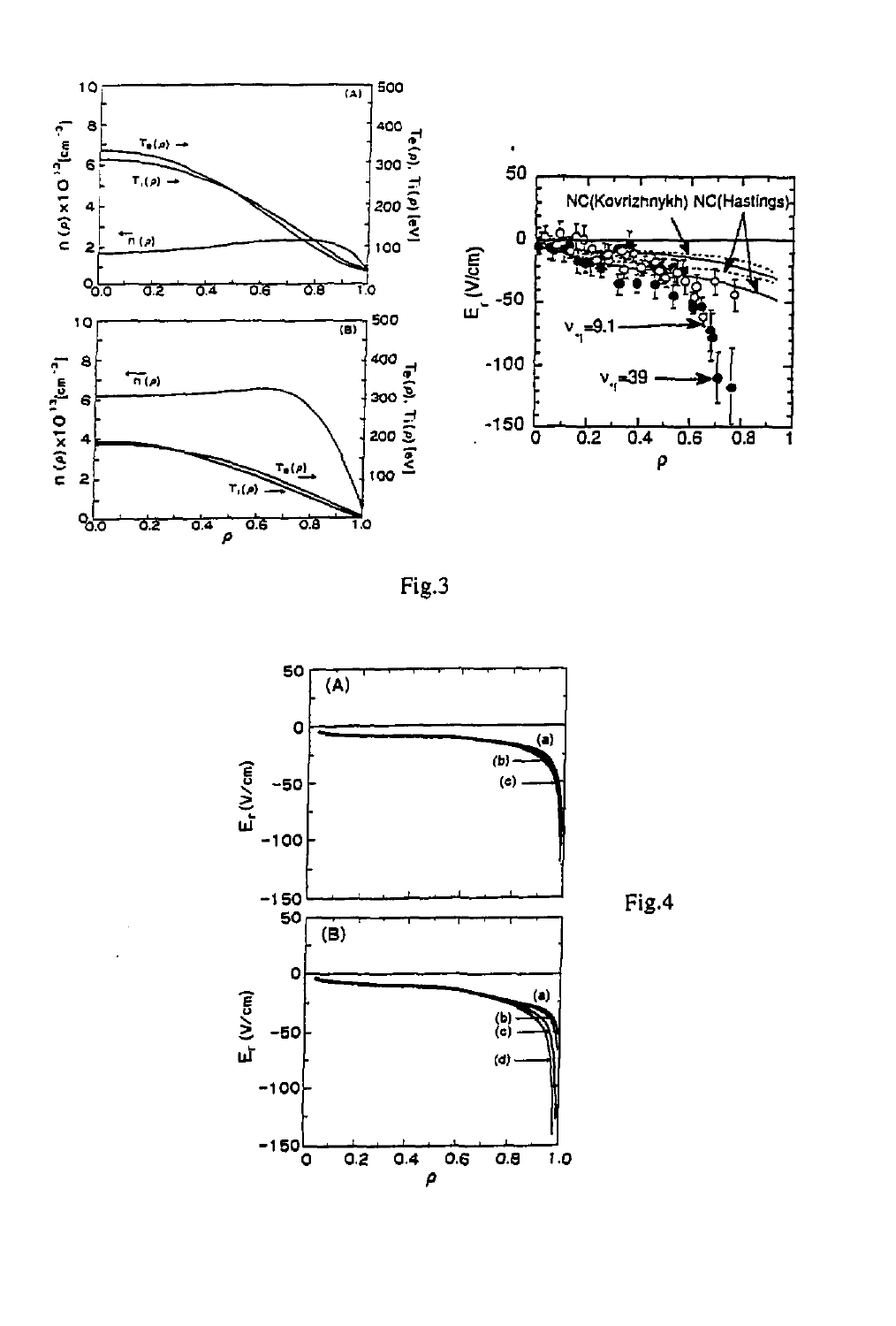

*b-*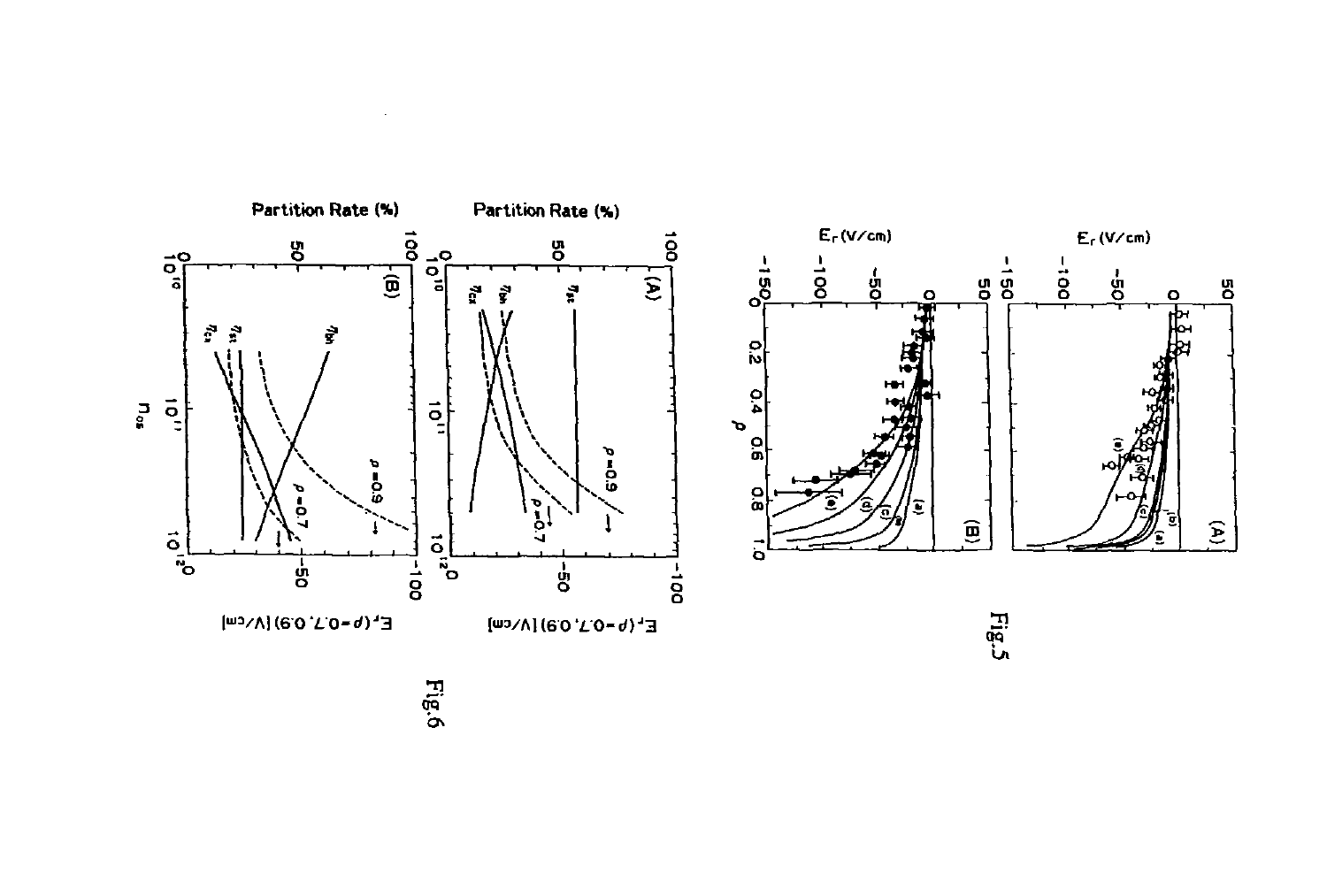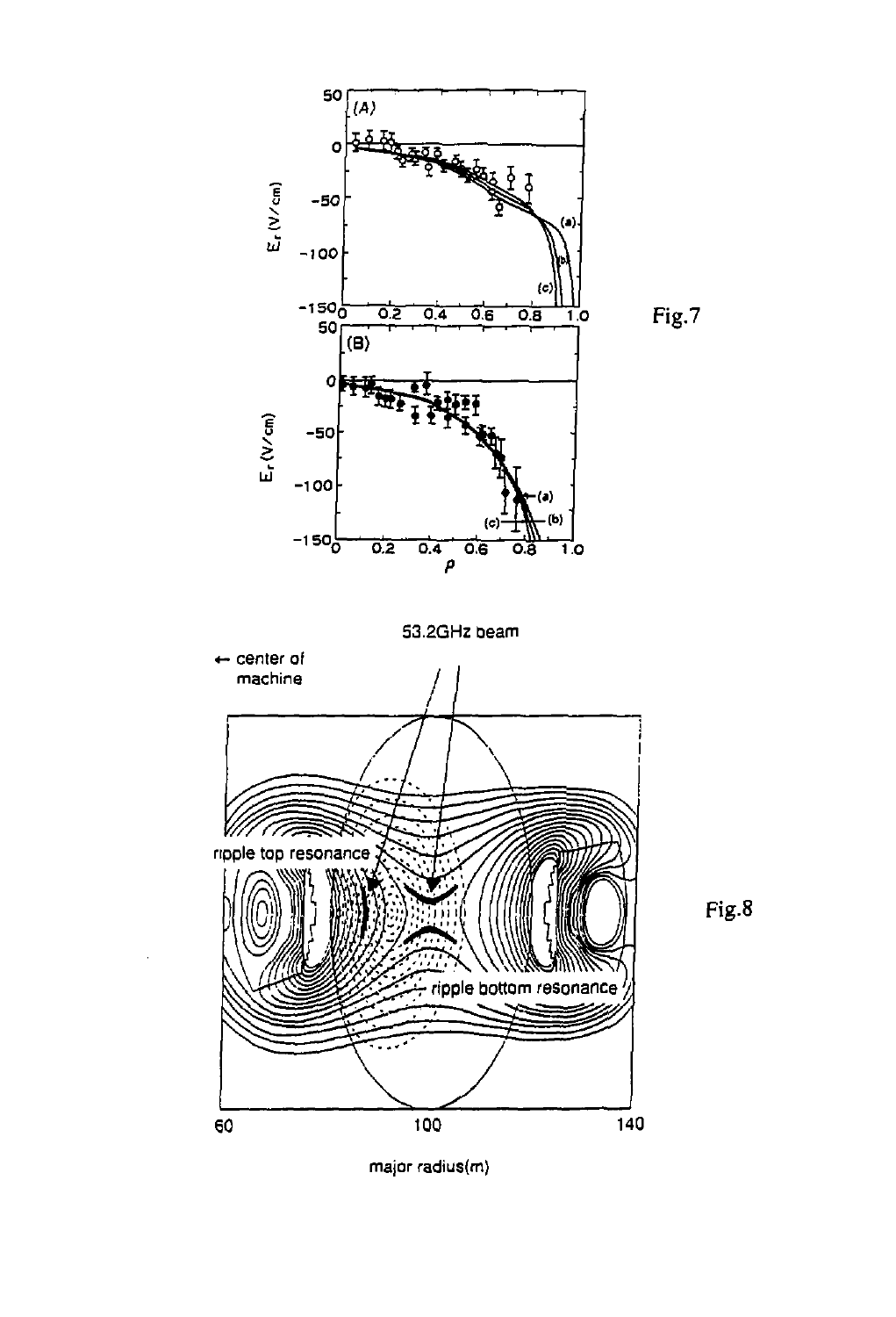

Fig.9



Fig.10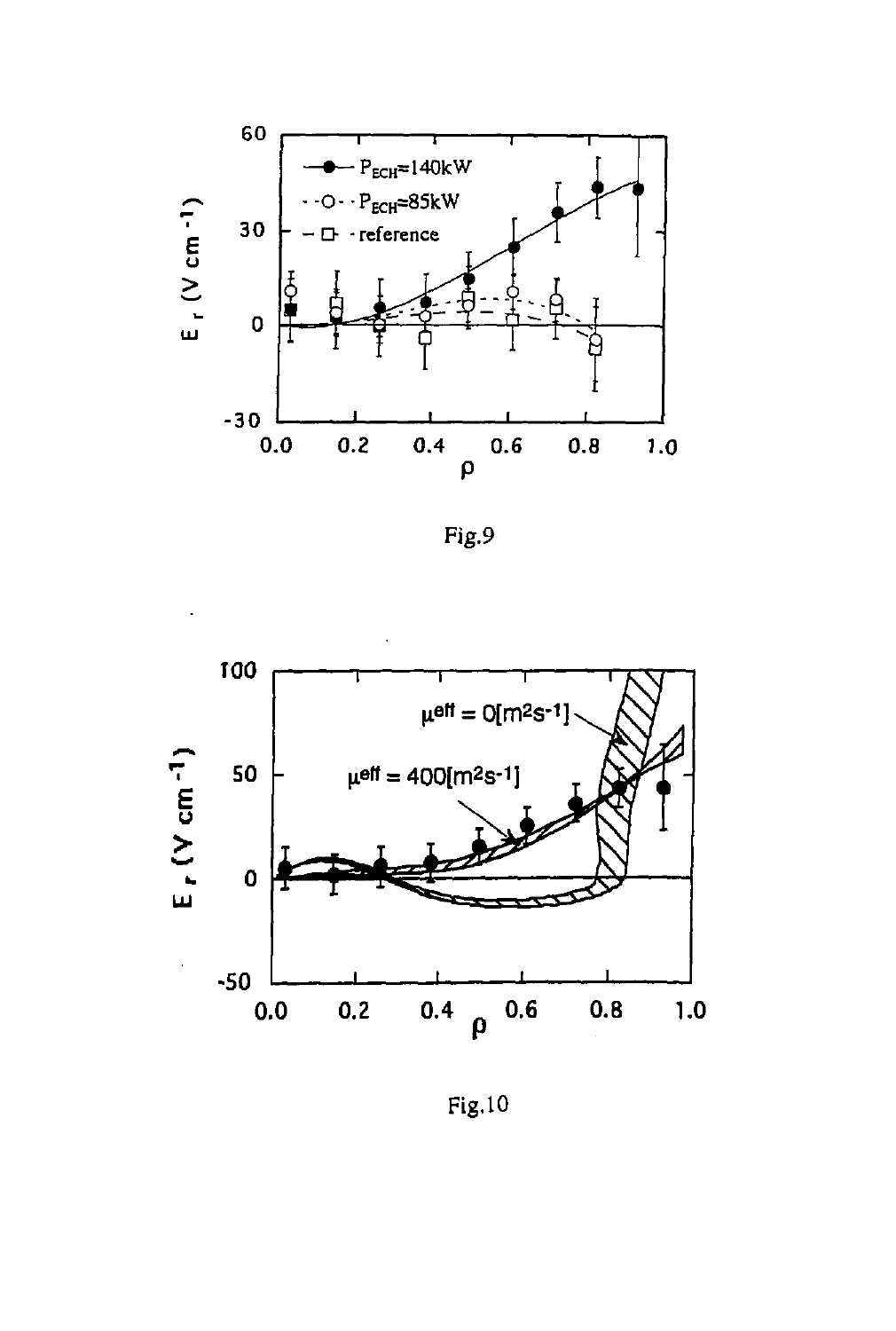#### Recent Issues of NIFS Series

- NIFS-241 K. Ida. Y.Miura, T. Matsuda, K. Itoh and JFT-2M Group, *Observation of nan Diffusive Term of Toroidal Momentum Transport in the JFT-2M Tokamak;* Aug. 1993
- NIFS-242 O.J.W.F. Kardaun, S.-l. Itoh, K. Itoh and J.W.P.F. Kardaun, *Discriminant Analysis to Predict the Occurrence of ELMS in H-Mode Discharges:* Aug. 1993
- NIFS-243 K. Itoh, S.-l. Itoh, A. Fukuyama, *Modelling of Transport Phenomena;* Sep. 1993
- NIFS-244 J. Todoroki. *Averaged Resistive MHD Equations;* Sep. 1993
- NIFS-245 M. Tanaka, *The Origin of Collisionless Dissipation in Magnetic Reconnection;*  Sep. 1993
- NIFS-246 M. Yagi, K. Itoh, S.-l. Itoh, A. Fukuyama and M. Azumi, *Current Diffusive Ballooning Mode in Seecond Stability Region of Tokamaks;* Sep. 1993
- NIFS-247 T. Yamagishi. *Trapped Electron Instabilities due to Electron Temperature Gradient and Anomalous Transport;* Oct. 1993
- NIFS-248 Y.Kondoh, *Attractors of Dissipative Structure in Three Disspative Fluids.Oa.*  1993
- NIFS-249 S. Murakami, M. Okamoto, N. Nakajima, M. Ohnishi, H. Okada, *Monte Carlo Simulation Study of the ICRF Minority Heating in the Large Helical Device;* Oct. 1993
- NIFS-250 A. liyoshi, H. Momota, O. Motojima, M. Okamoto, S. Sudo, Y. Tomita, S. Yamaguchi, M. Ohnishi, M. Onozuka, C. Uenosono, *Innovative Energy Production in Fusion Reactors;* Oct. 1993
- NIFS-251 H. Momola, 0. Motojima, M. Okamoto, S. Sudo, Y. Tomila, S. Yamaguchi, A. liyoshi, M. Onozuka, M. Ohnishi, C. Uenosono, *Characteristics ofD-'He Fueled FRC Reactor: ARTEM1S-L,*  Nov. 1993
- NIFS-252 Y. Tomita, L.Y. Shu, H. Momota, *Direct Energy Conversion System for D-JHe Fusion,* Nov. 1993
- NIFS-253 S. Sudo, Y. Tomita, S. Yamaguchi, A. liyoshi, H. Momota, O. Motojima,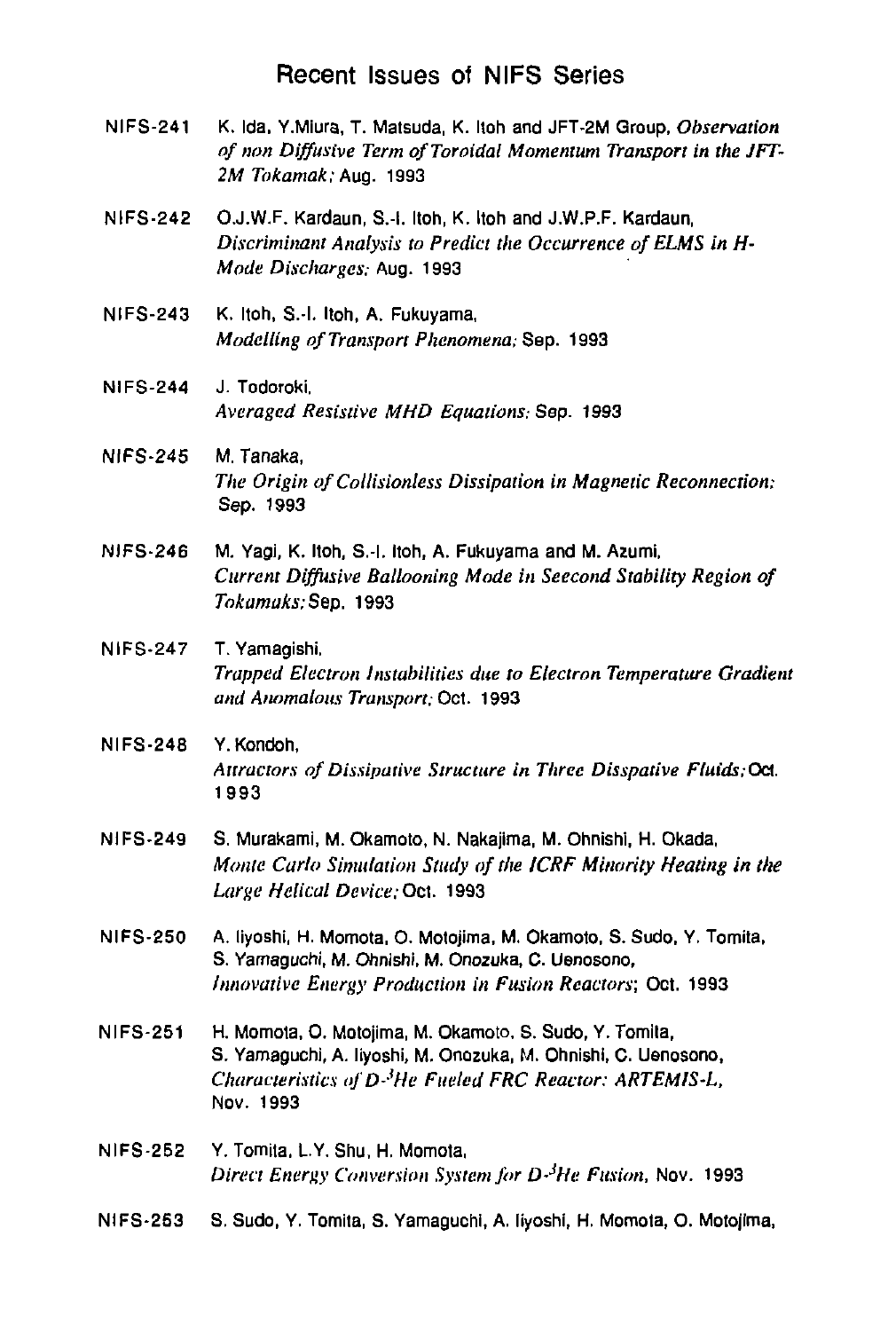M. Okamolo, M. Ohnishi, M. Onozuka, C. Uenosono, *Hydrogen Production in Fusion Reactors,* Nov. 1993

- NIFS-254 S. Yamaguchi, A. liyoshi, O. Motojima, M. Okamoto, S. Sudo, M. Ohnishi, M. Onozuka, C. Uenosono, *Direct Energy Conversion of Radiation Energy in Fusion Reactor,*  Nov. 1993
- NIFS-255 S. Sudo, M. Kanno, H. Kaneko, S. Saka, T. Shirai, T. Baba, *Proposed High Speed Pellet Injection System "HIPEL" for Large Helical Device*  Nov. 1993
- NIFS-256 S. Yamada, H. Chikaraishi, S. Tanahashi, T. Mito, K. Takahata, N. Yanagi, M. Sakamoto, A. Nishimura, O. Motojima, J. Yamamoto, Y. Yonenaga, R. Watanabe, *Improvement of a High Current DC Power Supply System for Testing the Large Scaled Superconducting Cables and Magnets;* Nov. 1993
- NIFS-257 S. Sasaki, Y. Uesugi, S. Takamura, H. Sanuki, K. Kadota, *Temporal Behavior of the Electron Density Profile During Limiter Biasing in the HYBTOK-ll Tokamak:* Nov. 1993
- NIFS-258 K. Yamazaki, H. Kaneko, S. Yamaguchi, K.Y. Watanabe, Y.Taniguohi, CMolojima, LHD Group, *Design of Central Control System for Large Helical Device (LHD);*  Nov. 1993
- NIFS-259 S. Yamada, T. Mito, A. Nishimura, K. Takahata, S. Satoh, J. Yamamoto, H. Yamamura, K. Masuda, S. Kashihara, K. Fukusada, E. Tada, *Reduction of Hydrocarbon Impurities in 2U0LIH Helium Liquefier-Refrigeraior System;* Nov. 1993
- NIFS-260 B.V.Kuteev, *Pellet Ablation in Large Helical Device;* Nov. 1993
- NIFS-261 K. Yamazaki, *Proposal of 'MODULAR HEUOTRON': Advanced Modular Helical System Compatible with Closed Helical Divenor,* Nov. 1993
- NIFS-262 V.D.Pustovitov, *Some Theoretical Problems of Magnetic Diagnostics in Tokamaks and Stellurutors;* Dec. 1993
- NIFS-263 A. Fujisawa, H. Iguchi, Y. Hamada *A Study of Non-Ideal Focus Properties of JO"Parallel Plate Energy Analyzers;* Dec. 1993
- NIFS-264 K. Masai,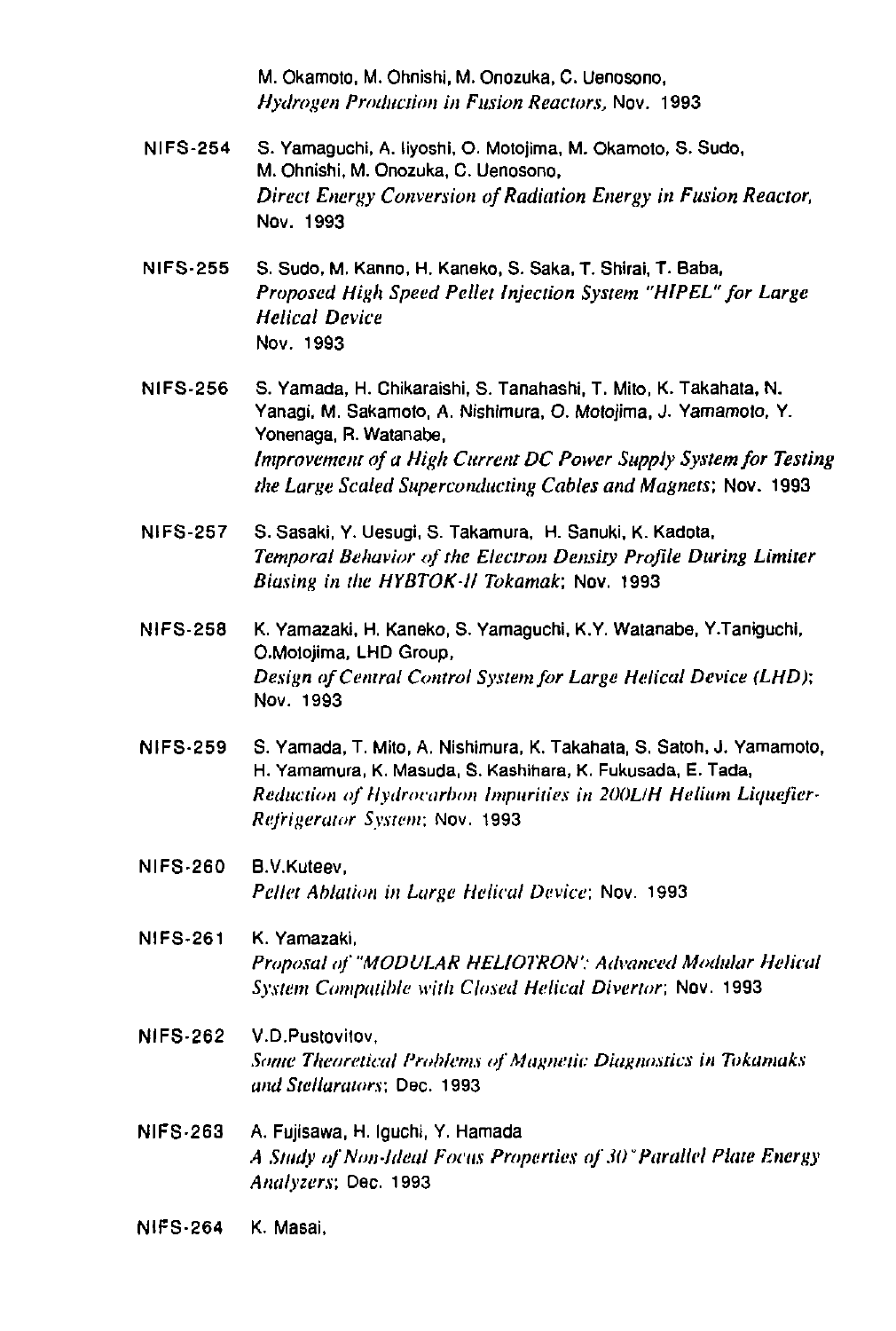*Nonequilibria in Thermal Emission from Supernova Remnants;*  Dec. 1993

- NIFS-265 K. Masai, K. Nomoto, *X-Ray Enhancement of SN 1987A Due to Interaction with its Ringlike Nebula;* Dec. 1993
- NIFS-266 J. Uramoto *A Research of Possibility for Negative Muon Production by a Low Energy Electron Beam Accompanying Ion Beam;* Dec. 1993
- NIFS-267 H. Iguchi, K. Ida, H. Yamada, K. Itoh, S.-l. Itoh, K. Matsuoka, S. Okamura, H. Sanuki, I. Yamada, H. Takenaga, K. Uchino, K. Muraoka, *The Effect of Magnetic Field Configuration on Particle Pinch Velocity in Compact Helical System (CHS);* Jan. 1994
- NIFS-268 T. Shikama, C. Namba, M. Kosuda, Y. Maeda, *Development of High Time-Resolution Laser Flash Equipment for*  **Thermal Diffusivity Measurements Usting Miniature-Size** *Specimens;* Jan. 1994
- NIFS-269 T. Hayashi, T. Sato, P. Merkel, J. Niihrenberg, U. Schwenn, *Formation and 'Self-Healing' of Magnetic Islands in Finite-B Helias Equilibria;* Jan. 1994
- NIFS-270 S. Murakami, M. Okamoto, N. Nakajima, T. Mutoh, *Efficiencies of the ICRF Minority Heating in the CHS and LHD Plasmas;* Jan. 1994
- NIFS-271 Y. Nejoh, H. Sanuki, *Large Amplitude Langmuir and Ion-Acoustic Waves in a Relativistic Two-Fluid Plasma;* Feb. 1994
- NlFS-272 A. Fujisawa, H. Iguchi, A. Taniike, M. Sasao, Y. Hamada, *A bMeV Heavy Ion Beam Probe for the Large Helical Device;*  Feb. 1994
- NIFS-273 Y. Hamada, A. Nishizawa, Y. Kawasumi, K. Narihara, K. Sato, T. Sekl, K. Toi, H. Iguchi, A. Fujisawa, K. Adachi, A. Ejiri, S. Hidekuma, S. Hirokura, K. Ida, J. Koong, K. Kawahata, M. Kojima, R. Kumazawa, H. Kuramoto, R. Liang, H. Sakakila, M. Sasao, K. N. Sato, T. Tsuzuki, J. Xu, I. Yamada, T. Watari, I. Negi, *Measurement of Profiles of the Space Potential in JIPP T-IIU Tokamak Plasmas by Slow Poloidal and Fast Toroidal Sweeps of a Heavy Ion Beam;* Feb. 1994
- NIFS-274 M.Tanaka, *A Mechanism of Coiiisiunless Magnetic Reconnection;* Mar. 1994